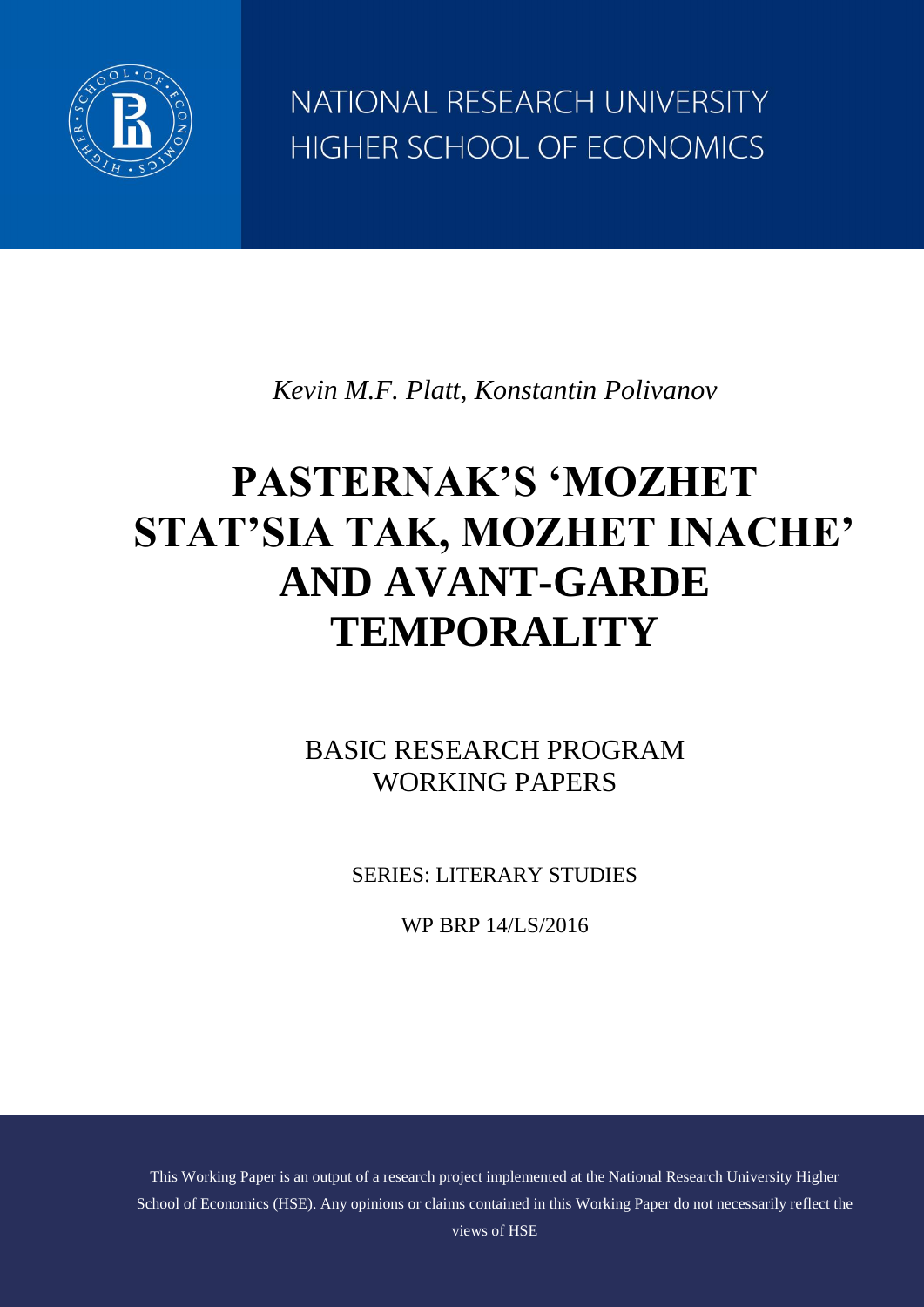# **PASTERNAK'S 'MOZHET STAT'SIA TAK, MOZHET INACHE' AND AVANT-GARDE TEMPORALITY<sup>3</sup>**

The relationship between the individual and historical processes was one of Boris Pasternak's persistent and central concerns, from his earliest lyrics, to his experiments with long-form poems and prose at midcareer, to his late masterwork, the novel Doktor Zhivago (Doctor Zhivago). Pasternak's oeuvre poses the questions of what the lyric poet can say about history, and how to say it. Among his earliest, most complex and perhaps least critically understood attempts to answer these questions is the 1920-23 poetic cycle "Bolezn'" ("Illness"). In particular, the third poem of this cycle, "Mozhet stat'sia tak, mozhet inache" ("It can happen like that, or otherwise"), is among Pasternak's most dense and enigmatic works. To our mind, it also contains the central keys to reading the cycle "Bolezn'" and to Pasternak's earliest attempts to make lyric sense of historical experience. The present article is an attempt to read this poem, the cycle that contains it, and through this, the counterintuitive potential of the lyric mode as an instrument for historical thought. Drawing on an examination of the construction of the poem and its web of allusions to Russian and world literature, as well as to the contexts of Pasternak's biography, as well as recent work on lyric and avant-garde temporality, the article describes "Mozhet stat'sia tak, mozhet inache" as an evocation of the complex fabric of temporal linkages binding Russian culture together at a moment when the temporal sequence itself had been upended in what Pasternak envisioned as a "purga" ("blizzard") of revolutionary transformation.

JEL Classification: Z.

 $\overline{a}$ 

Keywords: Boris Pasternak, Russian poetry, Russian History, Russian Revolution

<sup>&</sup>lt;sup>1</sup> University of Pennsylvania. Professor in the Humanities Chair, Program in Comparative Literature and Literary Theory E-mail: [kmfplatt@sas.upenn.edu](mailto:kmfplatt@sas.upenn.edu)

<sup>2</sup> National Research University Higher School of Economics. Faculty of the Humanities. Assistant professor; E-mail: [kpolivanov@hse.ru](mailto:kpolivanov@hse.ru)

<sup>&</sup>lt;sup>3</sup> The article was prepared within the framework of the Academic Fund Program at the National Research University Higher School of Economics (HSE) in 2015-2016 (grant № 15-01-0098) and supported within the framework of a subsidy granted to the HSE by the Government of the Russian Federation for the implementation of the Global Competitiveness Program.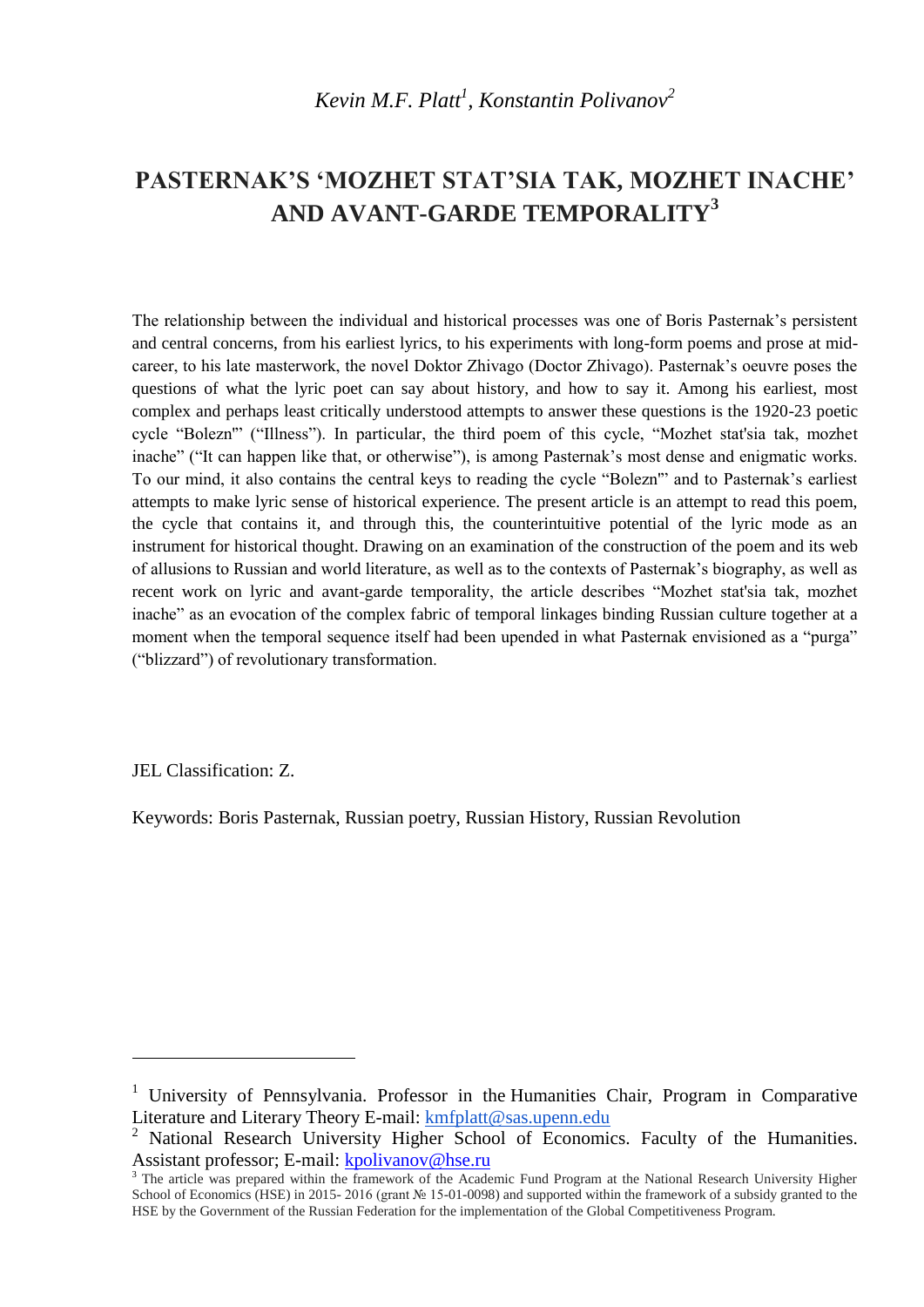### **Introduction**

The relationship between the individual and historical processes was one of Boris Pasternak's persistent and central concerns, from his earliest lyrics, to his experiments with longform poems and prose at mid-career, to his late masterwork, the novel *Doktor Zhivago* (*Doctor Zhivago*). Perhaps in a reflection of this concern, Pasternak is, as other commentators have remarked in the past, one of the most striking examples of the rather sparse category of "renowned poet who becomes a renowned novelist" (comparable, in this, to Thomas Hardy).

The problem of history was undoubtedly introduced among Pasternak's concerns by history itself—in the form of the October Revolution, which the poet, like other members of the Russian avant-garde, experienced as twinned, radical ruptures in both the political life and the aesthetic order near the inception of his own creative biography. Persistently over the course of his career from 1917 onwards, yet in many and varied ways, Pasternak's oeuvre poses the question of what the lyric poet can say about history. Among his earliest, most complex and perhaps least critically understood attempts to answer this question is the 1920-23 poetic cycle "Bolezn'" ("Sickness"). The third poem of this cycle, "Mozhet stat'sia tak, mozhet inache…," ("It can happen like that, or otherwise...") is among Pasternak's most dense and mysterious lyric poems. To our mind, it also contains the central keys to interpretation of the cycle "Bolezn'." The present article is an attempt to read this poem, the cycle that contains it, and through this, the counterintuitive potential of the lyric mode as an instrument for historical thought.

Jonathan Culler has recently proposed that modern theories of lyric commonly miss what is most important about the lyric, in part as a result of a tendency to theorize the lyric mode through other genres, such as drama or the novel. Fixated on the Aristotelian conception of mimesis, modern literary theory has described the lyric as a mode of representation of subjective experience or of the speech of a lyric persona, in something akin to a dramatic monologue. In prominent modern accounts, the lyric has been theorized in the negative—as deficient in comparison to other genres—most famously by Mikhail Bakhtin, who contrasted lyric "monologism" with the novel's capacity for polyphony (Culler, 1-3). However, as Culler explains, such an account "deflects attention from what is most singular, most mind-blowing even" about the lyric. Culler calls us to think the lyric otherwise:

Possibilities for an alternative model that treats lyric as fundamentally nonmimetic, nonfictional, a distinctive linguistic event, can be drawn from classical conceptions of lyric as encomiastic or epideictic discourse—discourse of praise or of blame, articulating values, not a species of fiction. Lyric, I conclude, involves a tension between ritualistic and fictional elements. (Culler, 7).

Culler calls us to read the lyric not as a description of a character in a novel or a play, but as a means for the ritualistic articulation and invocation of shared worlds of meaning. In what follows, we will investigate "Mozhet stat'sia tak, mozhet inache…," as just such an articulation of the world of Russia in the years of the revolution—as a ritual, calling a new world into being.

Resistance to a "novelistic" conception of the lyric as a representation of a fictional character in a larger universe is crucial to comprehension of Pasternak's work on history in this poem, and, we propose, in his larger literary project. History, since the Renaissance at least, is commonly conceived in terms of narrative, and since the early nineteenth century historical and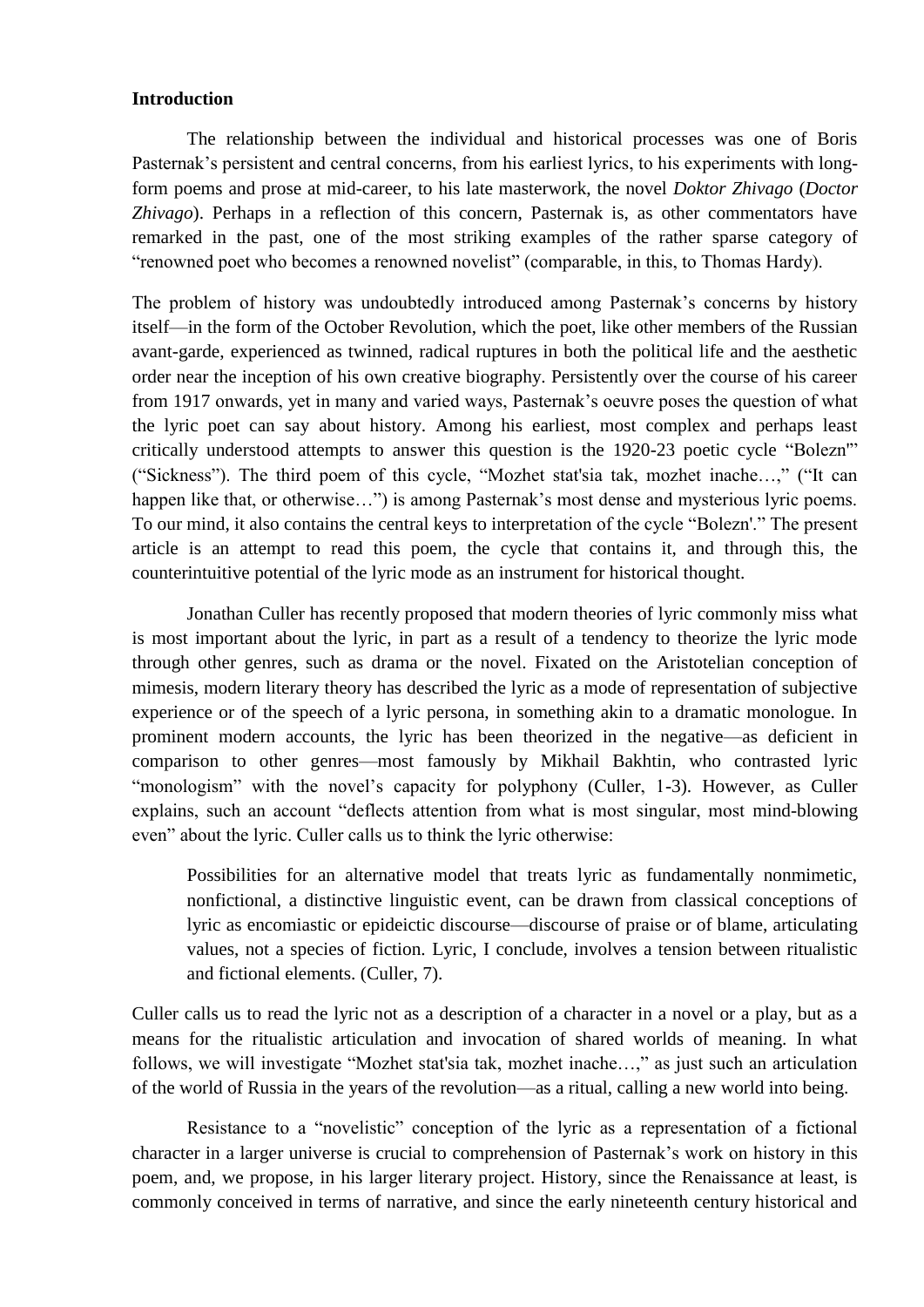novelistic narratives have been locked in a fertile exchange. What, then, might a "lyric history" look like and how might it configure time in distinction from narrative history—from history as a novel? Susan Buck-Morss has written eloquently of the distinctions between, on the one hand, the intuition of temporality relevant to the avant-garde, and on the other, that which was characteristic of the Russian revolutionary vanguard, which eventually dominated not only the political structures of the USSR, but the cultural life as well. As she explains:

The "time" of the cultural avant-garde is not the same as that of the vanguard party. These artists' practices interrupted the continuity of perception and estranged the familiar, severing historical tradition through the force of their fantasy. […] The effect was to rupture the continuity of time, opening it up to new cognitive and sensory experiences. In contrast, the party submitted to a historical cosmology that provided no such freedom of movement. Bolshevism's claim to know the course of history in its totality presumed a "science" of the future […]. Constrained by the historical goal, revolutionary culture became sedate, conserving a past that appeared to lead meaningfully into the present, eschewing new primitivisms that blurred the line of progress, appealing to the masses by means of conventional art forms in order to mobilize them for movement "forward" in time. (Buck-Morss, 49).

The schematism of her explanation notwithstanding, Buck-Morss distinction between avantgarde temporalities, characterized by a conception of revolutionary temporality as an interruption in time in which a multiplicity of pasts and possible futures intersect in uncontrollable manner, and vanguard temporality, governed by programs that propel history forward from known pasts to definite futures, is an apt heuristic tool for investigation of Pasternak's avant-garde and lyric vision of history that, as the first line of the poem under investigation announces, "can happen like that, or otherwise."

# **1. The Text: Clear and Obscure**

"Mozhet stat'sia tak, mozhet inache…" exists in three versions—one published in 1922 and with the date 1920, a second in an undated manuscript, and the third as it was published in Pasternak's third collection of poetry, *Temy i variatsii* in 1923 (B. Pasternak 2003-2005, 1: 178-79; E. Pasternak 1989, 39). Below, we offer the text of the poem in that final version and our translation, which is a modified version of a translation published in our previous work on this text (Platt 1999, 10-11).

Может статься так, может иначе, Но в несчастный некий час Духовенств душней, черней иночеств Постигает безумье нас.

Стужа. Ночь в окне, как приличие, Соблюдает холод льда.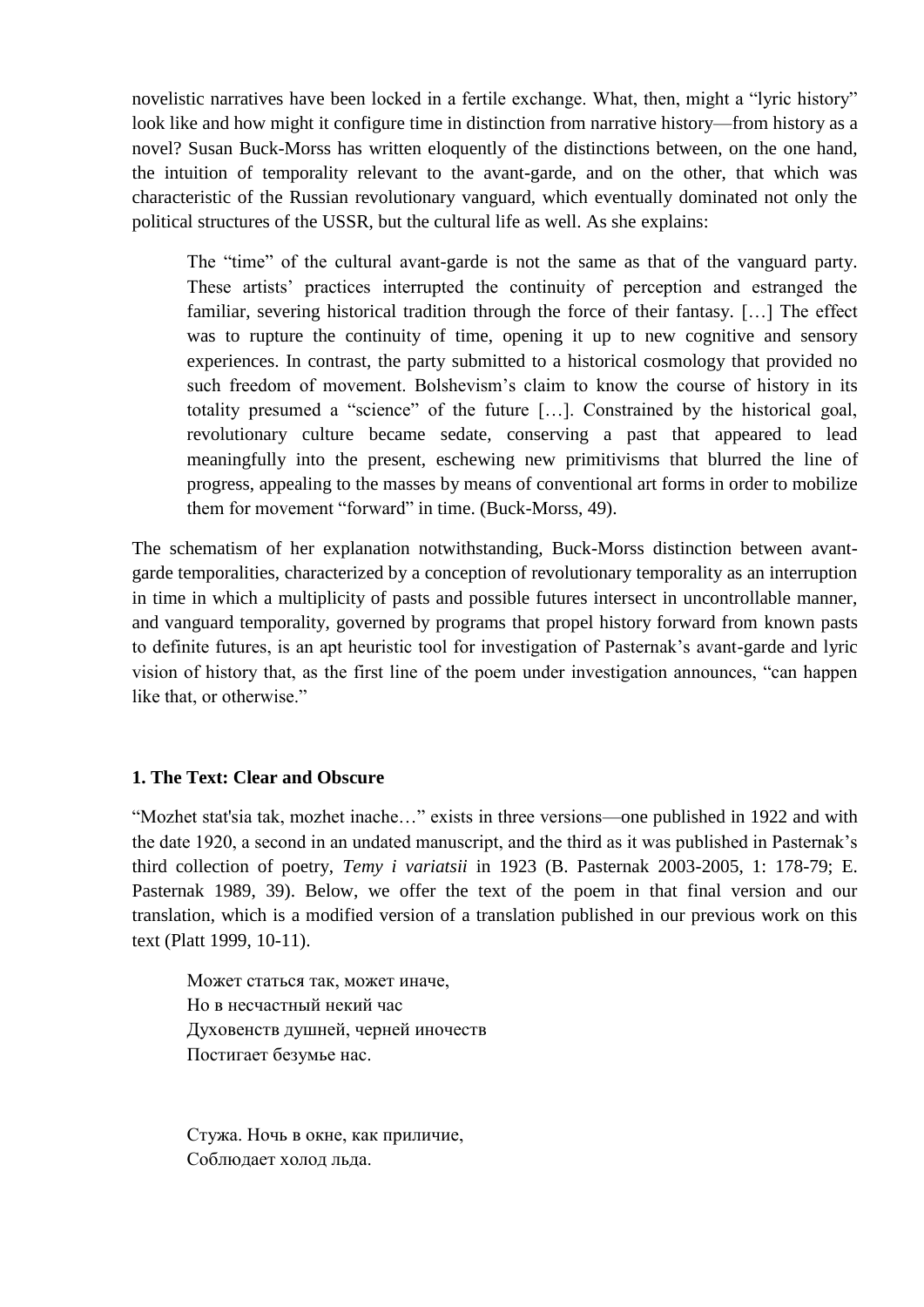В шубе, в креслах Дух и мурлычет - и Все одно, одно всегда.

И чекан сука, и щека его, И паркет, и тень кочерги Отливают сном и раскаяньем Сутки сплошь грешившей пурги.

Ночь тиха. Ясна и морозна ночь, Как слепой щенок - молоко, Всею темью пихт неосознанной Пьет сиянье звезд частокол.

Будто каплет с пихт. Будто теплятся. Будто воском ночь заплыла. Лапой ели на ели слепнет снег, На дупле — силуэт дупла.

Будто эта тишь, будто эта высь, Элегизм телеграфной волны — Ожиданье, сменившее крик: "Отзовись!" Или эхо другой тишины.

Будто нем он, взгляд этих игл и ветвей, А другой, в высотах, — тугоух, И сверканье пути на раскатах - ответ На взыванье чьего-то ау. (B. Pasternak 2003-2005, 1: 178-79)

Стужа. Ночь в окне, как приличие, Соблюдает холод льда. В шубе, в креслах Дух и мурлычет — и Все одно, одно всегда.

Губы, губы! Он стиснул их до крови, Он трясется, лицо обхватив. Вихрь догадок родит в биографе Этот мертвый, как мел, мотив.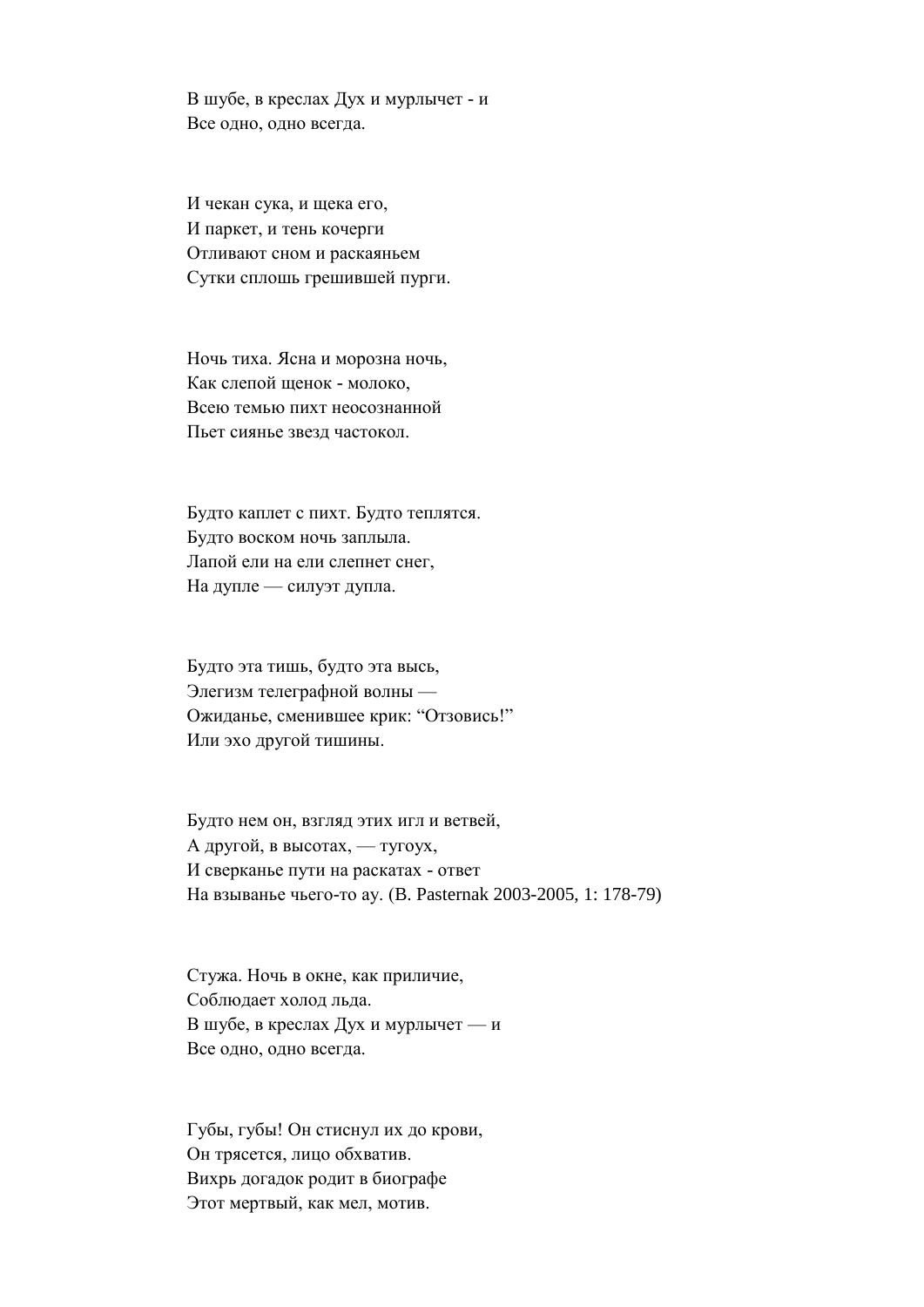It can happen like that, or otherwise, But in a certain unfortunate hour, Stuffier than clergies, blacker than monasticisms Madness grasps us.

Frost. In the window, night observes As one would propriety, the cold of ice. In furs, in an armchair is the Spirit, and purring—and It's all the same, the same always.

And the stamp of a branch, and its cheek, And the parquet, and the poker's shadow Overflow with the sleep and repentance Of a blizzard that sinned for days straight.

The night is quiet. The night is clear and frozen. Like a puppy drinks milk, With all the unconscious gloom of fir trees, The palisade drinks the shimmer of stars.

As if it dripped from the firs. As if they flickered. As if the night had melted like wax. With the paw of spruce on spruce the snow is blinding, On a hollow is the silhouette of a hollow.

As if it were mute—those needles' and boughs' glance And the other, in the heights, were deaf,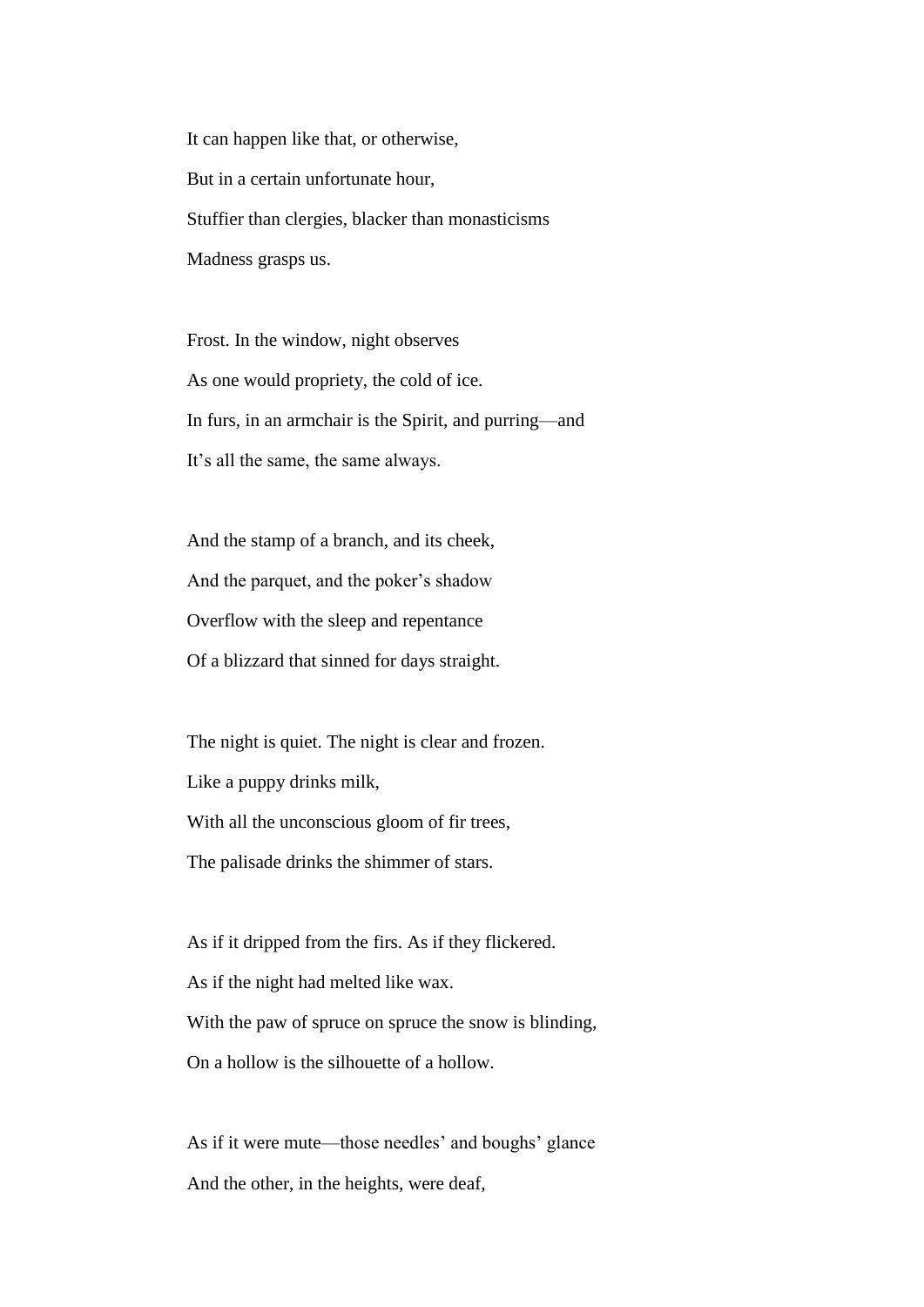And the road's sparkle in the thunder were a reply

To someone's call for response.

Frost. In the window, night observes

As one would propriety, the cold of ice.

In furs, in an armchair is the Spirit, and purring—and

It's all the same, the same always.

Lips, lips! He clenched them to bleeding,

And trembles, face in hands

A whirlwind of answers is born in the biographer

By this dead, like chalk, motif.

This is a difficult poem, an obscure poem—even when taken against the general complexity of the early Pasternak, and even in the context of the generally challenging poetics of the collection *Temy i variatsii* (Platt 1999, Zholkovskii 2011, 74, 78, 426). Here, Pasternak's typically complex poetic system has been taken to the brink of unintelligibility by a concerted attempt to communicate the sensations of one suffering from illness and nearly in the grip of delirium. According to Viacheslav Ivanov, "Mozhet stat'sia tak, mozhet inache…" is a "mysterious, but at the same time openly autobiographical poem… possibly the most fully encoded [of Pasternak's lyrics] […] It ends with a straightforward recognition of an unconcealed, but at the same time mysterious autobiographical nature" (Ivanov, 298-301). As we will show below, the crux of its complexity derives precisely from its intertwined evocation of multiple strands of experience of temporality, from the biographical, to the political-historical, to the mythic—at a moment of radical transformation in all of these levels of experience. In our reading, we will rely on the rather sparse available biographical data concerning the poet during 1918 and 1919 and on the circumstances of the time and place in which it was written. We will adduce keys to comprehension from other texts by Pasternak—most importantly from the other poems in the cycle «Болезнь». Finally, we will indicate allusions in the text to a tradition of literary motifs and images in the works of Charles Dickens, Mikhail Lermontov, Aleksandr Blok and Vladimir Mayakovskii. Our account will attempt to disentangle, to some degree, these strands of historical, intertextual and biographical reference. Nevertheless, let us also admit at the outset that this task will in the end prove impossible: for the base significance of this poem is to articulate the interdependence and interference of these many strands of experience in the revolutionary moment in Russia, a moment in which contradictory intuitions of time and historical transformation converged to "open up" to an unmanageable proliferation of possibilities, rather than closing down towards a known path through time.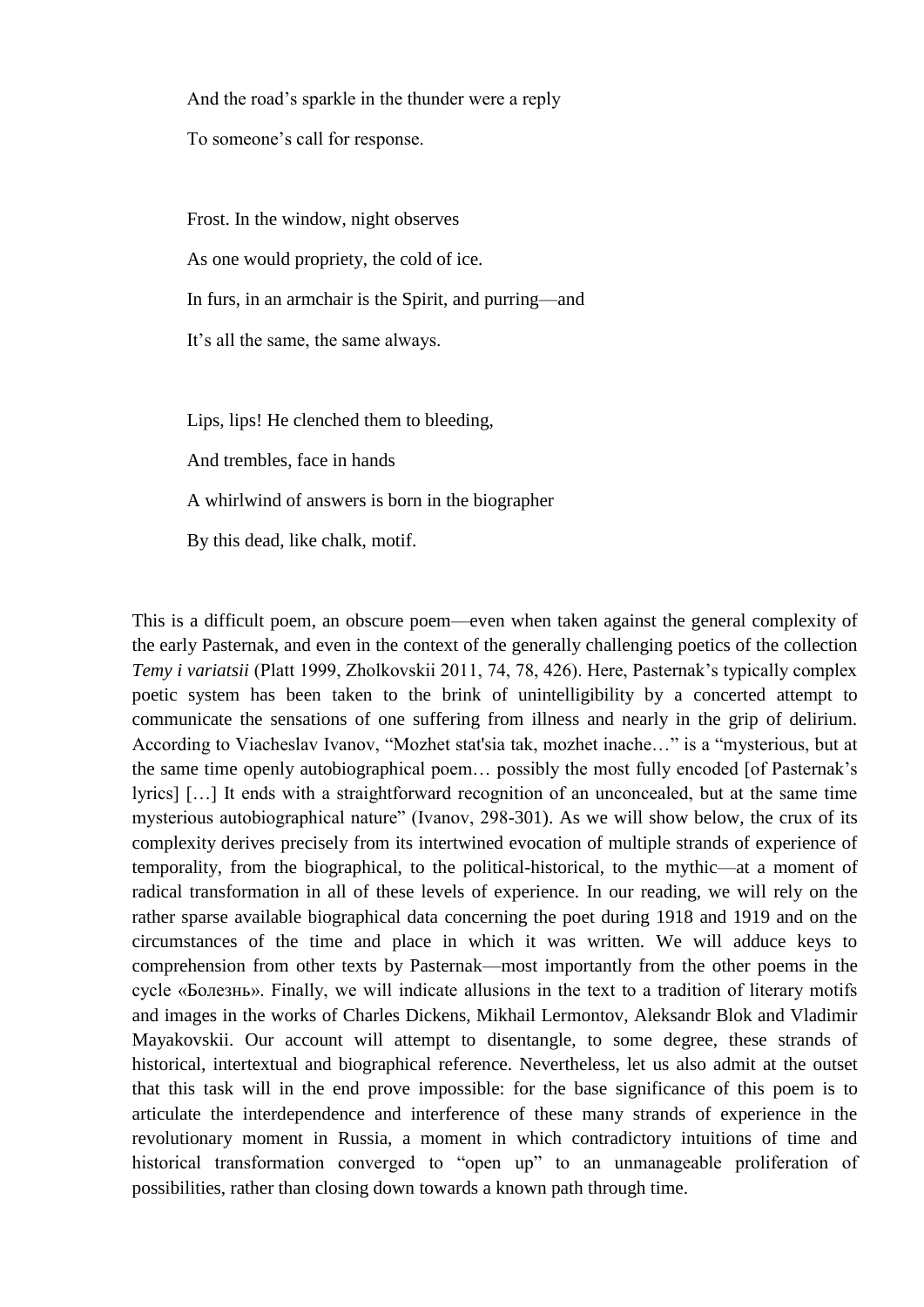What may be said to be relatively clear in the poem? The setting is a room where a sick person lays, in which a number of overlapping visions appear—visions apparently linked to the space of the room itself—the "parket" ("parquet") "ten' kocherga" ("poker's shadow")—but also via the window to the space beyond the window—"stuzha" ("frost"), "noch'" ("night"), "purga" ("blizzard"). In the course of the poem, traces of the winter landscape appear within the room the objects in the room "Otlivaiut snom i raskaian'em/ Sutki splosh' greshivshei purgi"—while the world of the room affects the external space—"budto voskom noch' zaplyla" ("as if the night had melted like wax")—and the trees apparently come to reflect the state of the sick, feverish patient himself—"budto kaplet s pikht…" ("as if it dripped from the firs"). This presents an extraordinary realization of the typical phenomenon in Pasternak's lyrics of all-encompassing "contact" between normally separate realms of experience, which has been described by Alexandr Zholkovskii (Zholkovskii 1978; Zholkovskii 2011, 34-39; Platt 1999). In the perceptions of the sick person, the world presents itself in transformed state of universal interpenetration and interrelationship.

Now let us enumerate as well some of the most enigmatic elements of the poem, which far outnumber and outweigh its more accessible content. We may begin with the description of "fir trees" ("pikhty") and "spruce" ("eli")—the first of which clearly indicates a landscape distant from that of Moscow—the location evoked in various ways in other poems of the same cycle, that mention, for instance, the Moscow Kremlin, as we will discuss in greater detail below. The greatest challenge for comprehension is presented by the poem's mysterious "metaphysical" action: the purring "Dukh" ("Spirit") "v shube" ("in furs") and "v kreslakh" ("in an armchair"), the series of interlocked images of communication and echoing in the central stanzas of the poem linking together the "duplo" ("hollow") with a "silhouette of a hollow" and unnamed and improbable speakers who are "nem" ("mute") and "tugoukh" ("deaf"). This action appears to culminate in the final stanza, when the "Dukh" or perhaps the sick person himself "triasetsia, litso obkhvativ" ("trembles, face in hands") in ecstasy, fear or shock, with the pronouncement that that a "mertvyi, kak mel, motif" has given rise to a "vikhr' dogadok" ("whirlwind of answers") in the "biograph" ("biographer") who appears in the last line.

"Biographer" reaches forward in Pasternak's creative career to another "lyric" character whose epithet is linked to life itself, Iurii Zhivago ("bio" is the Greek root, while "zhiv" the Slavic root for life). Whether this "biographer" is, as Ivanov suggests, a reference to Pasternak himself, or to us, his readers, is impossible to determine. Regardless of this identification this last line suggests that an appropriate starting point for comprehension will be to follow the methods of the "biographer" in order to attempt to come to grips with the internal logic of the enigmatic images of this poem. Yet the logic of our reading will follow the path of a "whirlwind of answers" that leads in circular, cyclic fashion through multiple layers and forms of associations.

#### **2. Biographical Context**

The author's illness during the winter of 1918 in Moscow constitutes the most immediate biographical circumstances of the poem's composition and of the metaphor of illness that structures the cycle as a whole. As Evgenii Pasternak, the poet's son and biographer, has written: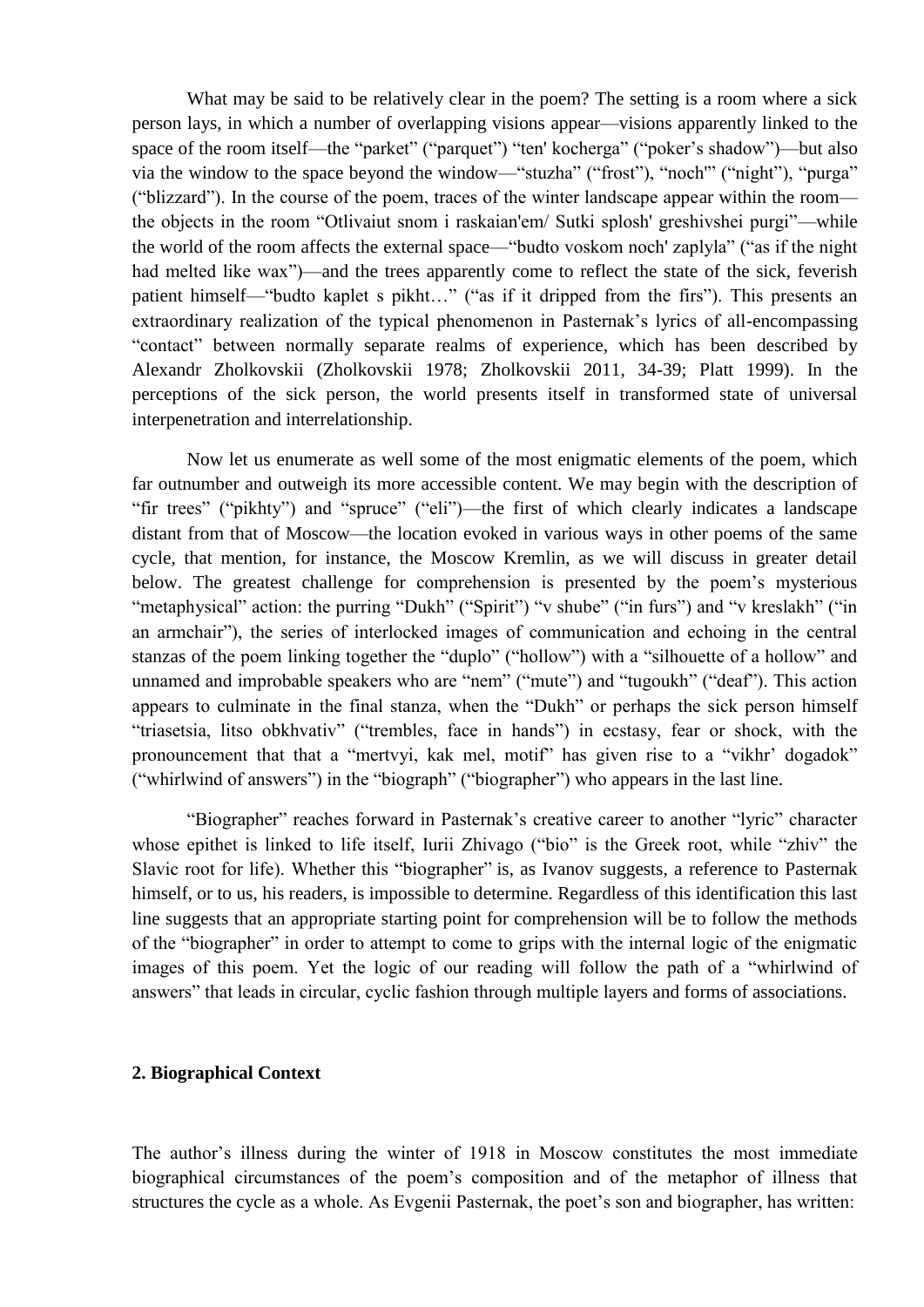With the onset of winter and severe cold, Pasternak became ill. This was the terrible influenza epidemic of 1918 that caused countless deaths across the world. Typically, the disease progressed to the point of lung infection. Pasternak, weakened by fatigue and malnutrition, was in critical condition. Firewood was in short supply and it was impossible even to heat sufficiently the room where he lay ill (E. Pasternak 1997, 310).

In light of the above, sickness certainly links "Mozhet stat'sia tak, mozhet inache…" to the concrete time and experience of Pasternak in Moscow in late 1918. Yet it is important to note that the cycle as a whole can hardly be considered completely or simply autobiographical in character. The fifth poem of the cycle is titled "Kreml' v buran kontsa 1918" ("The Kremlin in the blizzard of the end of 1918"), while the sixth is titled "Ianvar' 1919 goda" ("January of 1919"). As the poet's biographer explains, the poet had already recovered from his illness by the middle of December (E. Pasternak 1997, 310). In this slight non-synchronicity of biographical time and social or calendrical, Pasternak's reworking of personal experience in conjunction with broader historical events and processes is already evident.

The poem is linked to biography in another dimension as well—in connection with the marriage of Elena Vinograd, the object of the poet's passionate affections. The undated manuscript copy of the poem mentioned above was in fact a gift of the poet to Vinograd (E. Pasternak 1989, 39). Pasternak refers to Vinograd's marriage directly in the seventh poem of the cycle, "Mne v sumerki ty vse — pansionerkoiu" ("To me, in the twilight, you still seem a schoolgirl"), in a stanza that renders the intersection of the events of private life with those of political history evident via their metaphorical implications:

А ночь, а ночь! Да это ж ад, дом ужасов!

Проведай ты, тебя б сюда пригнало!

Она – твой шаг, твой брак, твое замужество

И тяжелей дознаний трибунала. (B. Pasternak 2003-2005, 1: 181)

And the night, the night! It's hell, a house of horrors!

Come visit; let them impel you to come!

The night—your step, your wedding, your marriage

Is heavier than a tribunal's investigations.

In a draft version of this stanza, Vinograd's marriage is compared with an even more concrete image of the violent circumstances of the historical moment in an alternate version of the final line, "I shum mashin v podvalakh tribunala" ("And the noise of cars in the tribunal's basements") — a reference to practices of the Cheka (the "Extraordinary Committee"—the historical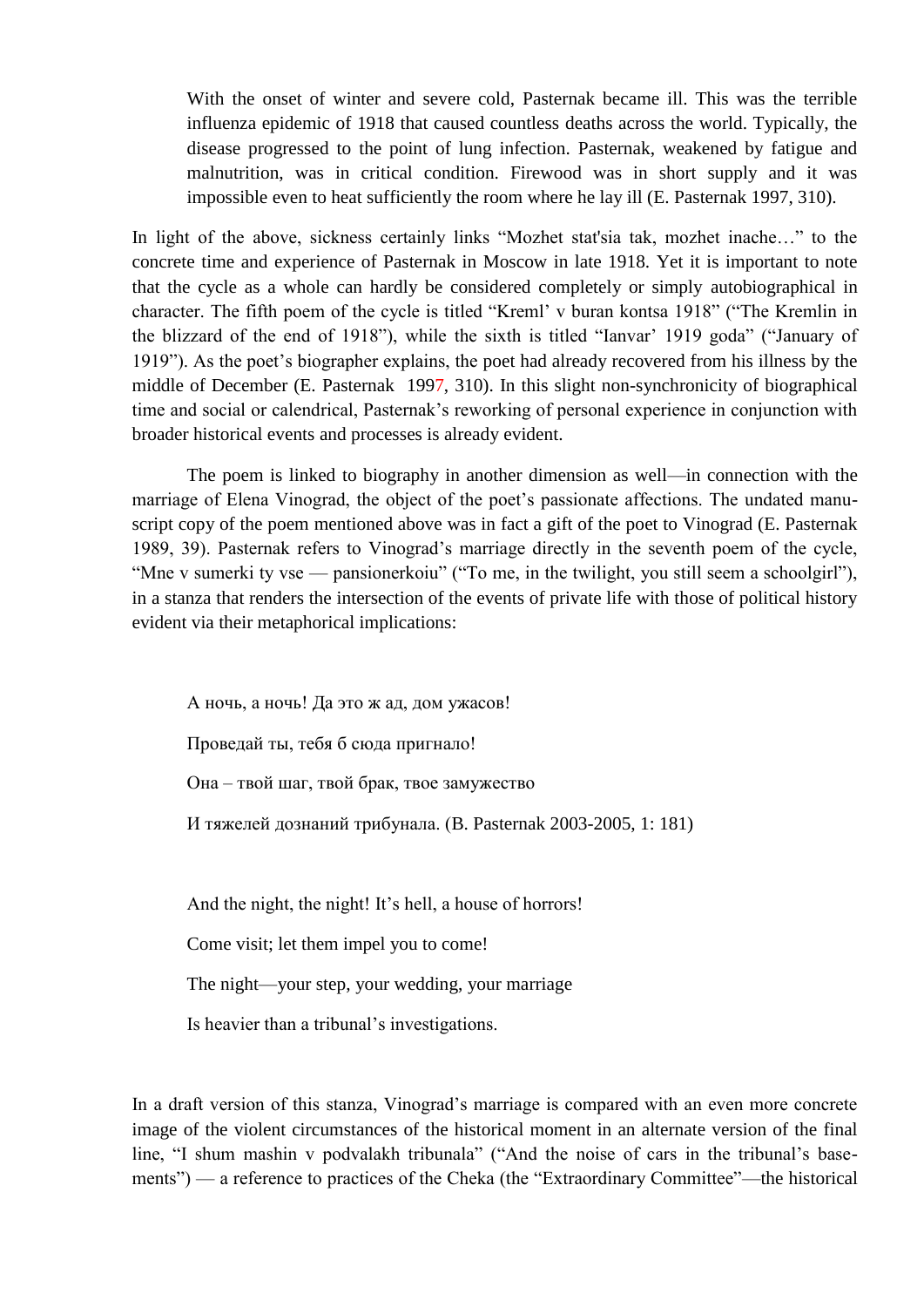predecessor of the NKVD and then KGB), which would run car engines during executions in order to drown out the sound of gunshots.

As the above suggests, the cycle "Bolezn'" intermingles profoundly personal considerations, anxieties and reminiscences with references to social and political events and circumstances. Let us therefore turn, for a moment, to consider the cycle's evocation of these larger contexts. They are most overtly referenced in the cycle's treatment of the seat of political power, past and present, the Moscow Kremlin (since early 1918, the capital of the Soviet State). The Kremlin appears in the first poem of the cycle, "Bol'noi sledit. Shest' dnei podriad" ("The sick man watches. For six days straight"), and in the fifth, "Kreml' v buran kontsa 1918," mentioned above—in the first together with the Bell Tower of Ivan the Great and in the fifth with the image of the Kremlin towers. In 1918-19 the Kremlin still retained traces of its bombardment with heavy artillery at the time of the Bol'shevik coup at the end of October and the start of November, 1917. This damage, it seems, forms the basis for its comparison in the first stanza of "Kreml' v buran kontsa 1918" with a deserted, snow-covered postal or railway station:

Как брошенный с пути снегам Последней станцией в развалинах Как полем в полночь, в свист и гам, Бредущий через силу в валяных. (B. Pasternak 2003-2005, 1: 179)

Like one thrown from the path to the snows

As a final station, in ruins,

As a midnight field, in whistles and uproar,

Like one dragging with last strength in felt wrappings.

The Kremlin is subjected to attacks in the third stanza of the poem:

Как схваченный за обшлага Хохочущею вьюгой нáрочный, Ловящей кисти башлыка, Здоровающеюся в наручнях. (B. Pasternak 2003-2005, 1: 180)

As a courier, seized by the cuffs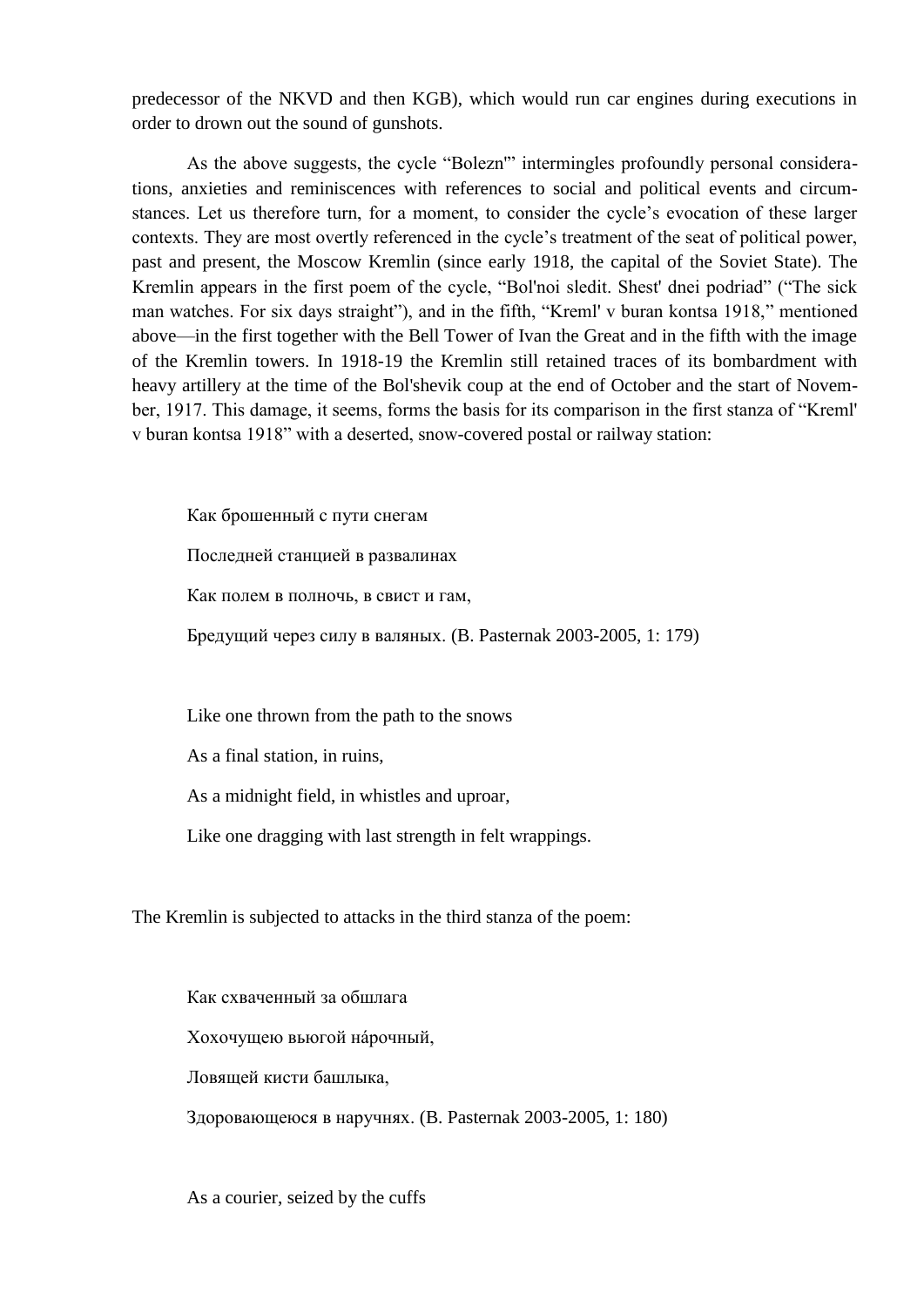By a chortling blizzard,

That grabs hold of his cloak's tassels,

That greets him in shackles.

The blizzard surrounding the Kremlin constitutes a metaphor for revolt or revolution, in similar fashion to the imagery of Alexander Blok's influential long poem of January, 1918 "Dvenadstat'" ("The Twelve"), in which the raging snowstorm communicates the dynamism and destructive force of revolutionary events yet also the transcendent character of history, that leads towards sacral goals out of the dross of human passions and violence. With its images of a cloak and a lost traveller or courier, Pasternak's lines evoke as well the opening of Alexander Pushkin's classic historical novel *Kapitanskaia dochka* (*The Captain's Daughter*), in which Pugachev appears to the lost protagonist Grinev in the midst of a blizzard—here too serving as a figure for revolt.

Yet in addition to the figure of revolt as a blizzard, bolstered by these literary references, "Kreml' v buran kontsa 1918" also compares the Kremlin with a ship that has broken loose from its anchor in its fourth and fifth stanzas:

А иногда! – А иногда, Как пригнанный канатом нáкороть Корабль, с гуденьем, прочь к грядам Срывающийся чудом с якоря.

Последней ночью, несравним

Ни с чем, какой-то странный, пенный весь,

Он, Кремль, в оснастке стольких зим,

На нынешней срывает ненависть. (B. Pasternak 2003-2005, 1: 180)

But at times! But at times,

Like a ship, bound by a short line,

Tearing free by a miracle from the anchor

Away to the sandbanks with a rumble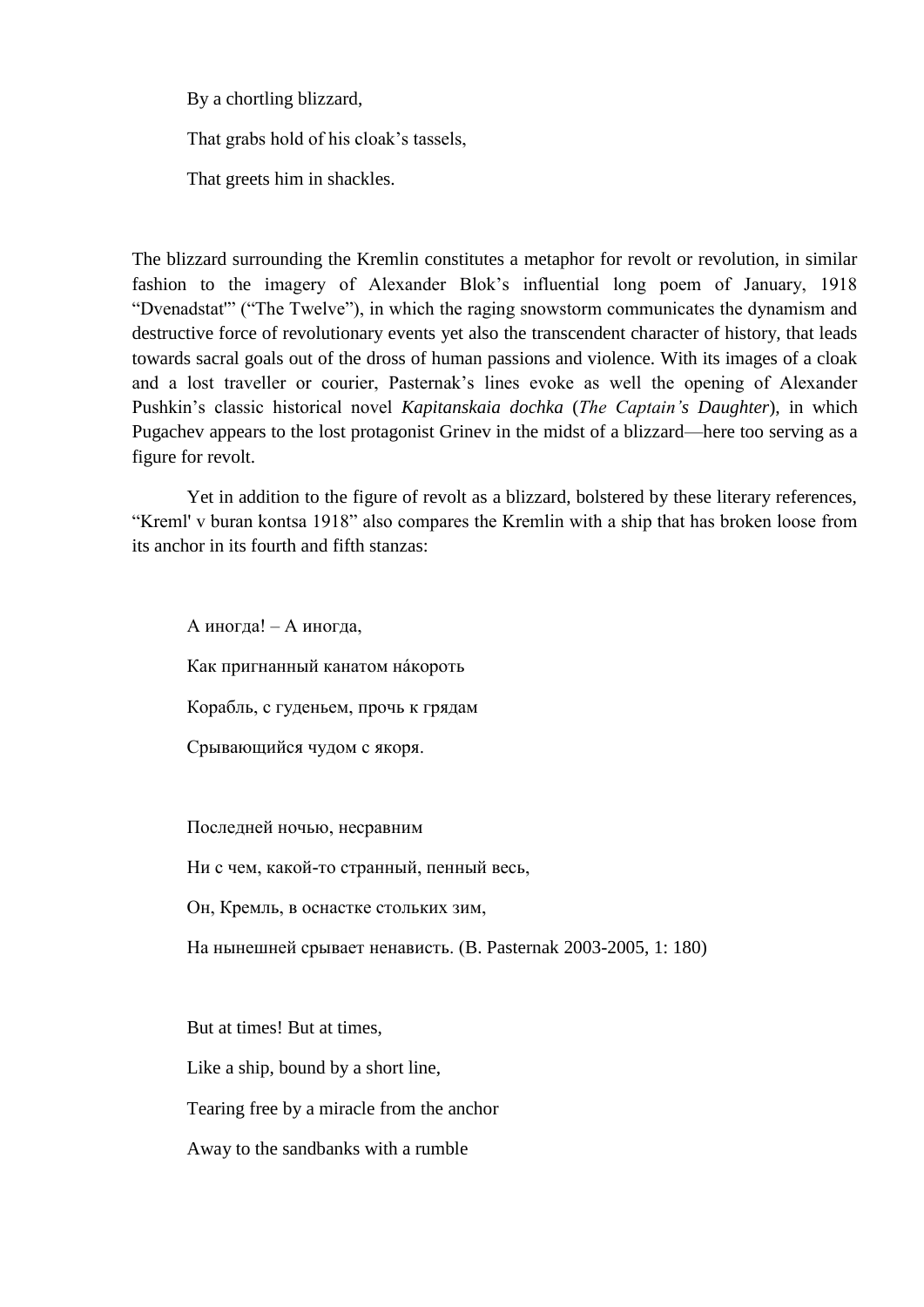That last night, not comparable

To anything, somehow strange, all foamy,

The Kremlin, in the tackle of so many winters,

Disrupts the hatred of this one.

The comparison of Kremlin with ship calls to mind yet another of Pasternak's texts from the first half of the 1920s, the long poem "Vysokaia bolezn"' ("High Sickness") of 1923-28, in which the ship serves as a metaphor for the country as a whole or the state, engulfed in revolution:

Опять фрегат пошел на траверс Опять, хлебнув большой волны, Дитя предательства и каверз Не узнает своей страны. (B. Pasternak 2003-2005, 1: 258)

Once more, the frigate makes a traverse

Once more, drinking in a great wave,

The child of treason and intrigues

Will not recognize his country.

We should note, as well, that the title of this poem. "Vysokaia bolezn'," refers to the revolution itself. All of which suggests, in sum, that the figure of illness in the cycle "Bolezn'" as a whole and in "Mozhet stat'sia tak, mozhet inache…" in particular, as well as the interlinked metaphors of blizzard, journey and ship, refer not simply to physical illness or to the biography of the author, but rather are figural condensation points that tie together the individual, the Kremlin, Moscow and even Soviet Russia—all of which are forging ahead as a messenger, ship or journey by train in a difficult journey, undergoing a transformative moment in which consciousness and world itself are subject to radical revisions experienced as a delirium or vision. In distinction from the literary works that Pasternak references with his own deployment of these figures— Blok's metaphysically charged *Dvenadsat'* and Pushkin's novel *Kapitanskaia dochka*— Pasternak's poem interlaces the biographical and the historical in tight, multiply mediated relationships and equations that offer little purchase for conclusions that reorient experience of temporality. This is history and biography as whirlwind.

#### **3. Historical and Literary Allusions**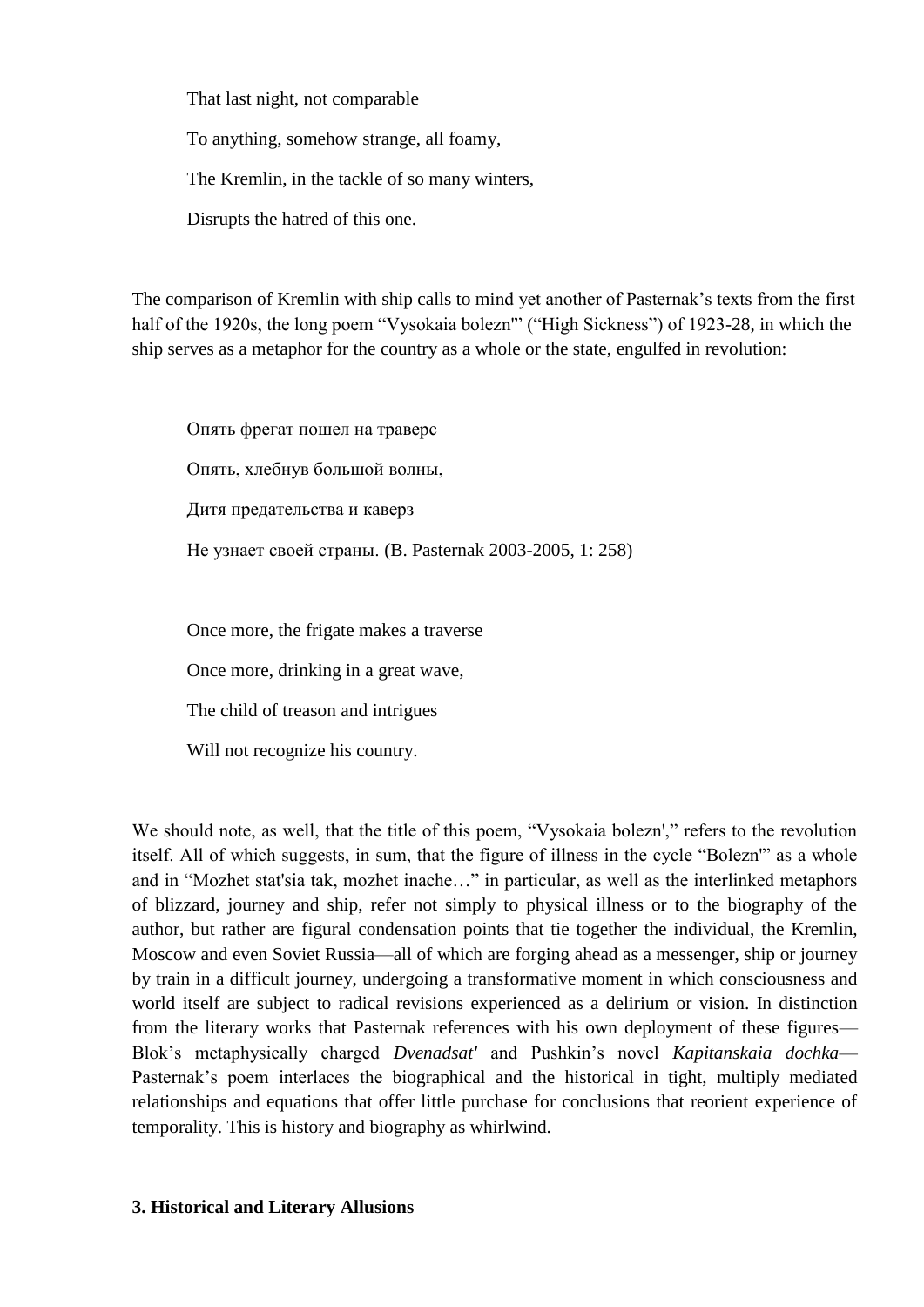So let us return, following this cyclic motion, to the biographical references that propelled us out into the blizzard of history—those relating to Vinograd. Another poem in *Temy i variatsii*, the last in the cycle "Razryv" ("The break") is also linked to the end of Pasternak's relationship with Vinograd. It concludes with the lines: "V nashi dni i vozdukh pakhnet smert'iu/ Otkryt' okno, chto zhily otvoriiat'" ("In our times the air itself smells of death/ Opening the window is the same as opening your veins"). Here, as in the cycle "Bolezn'," the poet's painful romantic experiences are intertwined with his impressions of the social-historical context in precisely the sort of intersection that Pasternak would several years later refer to as an "intimization of history" (B. Pasternak 2003-2005, 7: 707). As we have observed, the cycle contains not only impressions of present biographical circumstances, but also references to more and less remote moments of the past—as is attested by the title of "Mne v sumerki ty vse — pansionerkoiu," for instance (Pasternak had first met Vinograd in 1909 when she was still a schoolgirl). In this same poem, the first in the cycle, the past appears not only in reminiscences concerning his beloved, but also in the details of everyday life and the sounds of the city:

[…] Помнишь время? Лавочниц?

Палатки? Давку? За разменом денег

Холодных, звонких, - помнишь, помнишь давешних

Колоколов предпраздничных гуденье? (B. Pasternak 2003-2005, 1: 182)

[...] Do you remember the times? The shopgirls?

The stalls? The crowds? Changing money

Cold and ringing, — remember, remember the long past

The bells' pre-holiday ringing?

Turning from this last poem to the first, at the very start of the cycle, there, the ringing of bells, real or imagined, is connected with the winter of 1918-1919 and with the figural cluster we have already observed of Kremlin, blizzard, ocean and illness:

Больной следит. Шесть дней подряд Смерчи беснуются без устали. По кровле катятся, бодрят, Бушуют, падают в бесчувствии.

Средь вьюг проходит Рождество.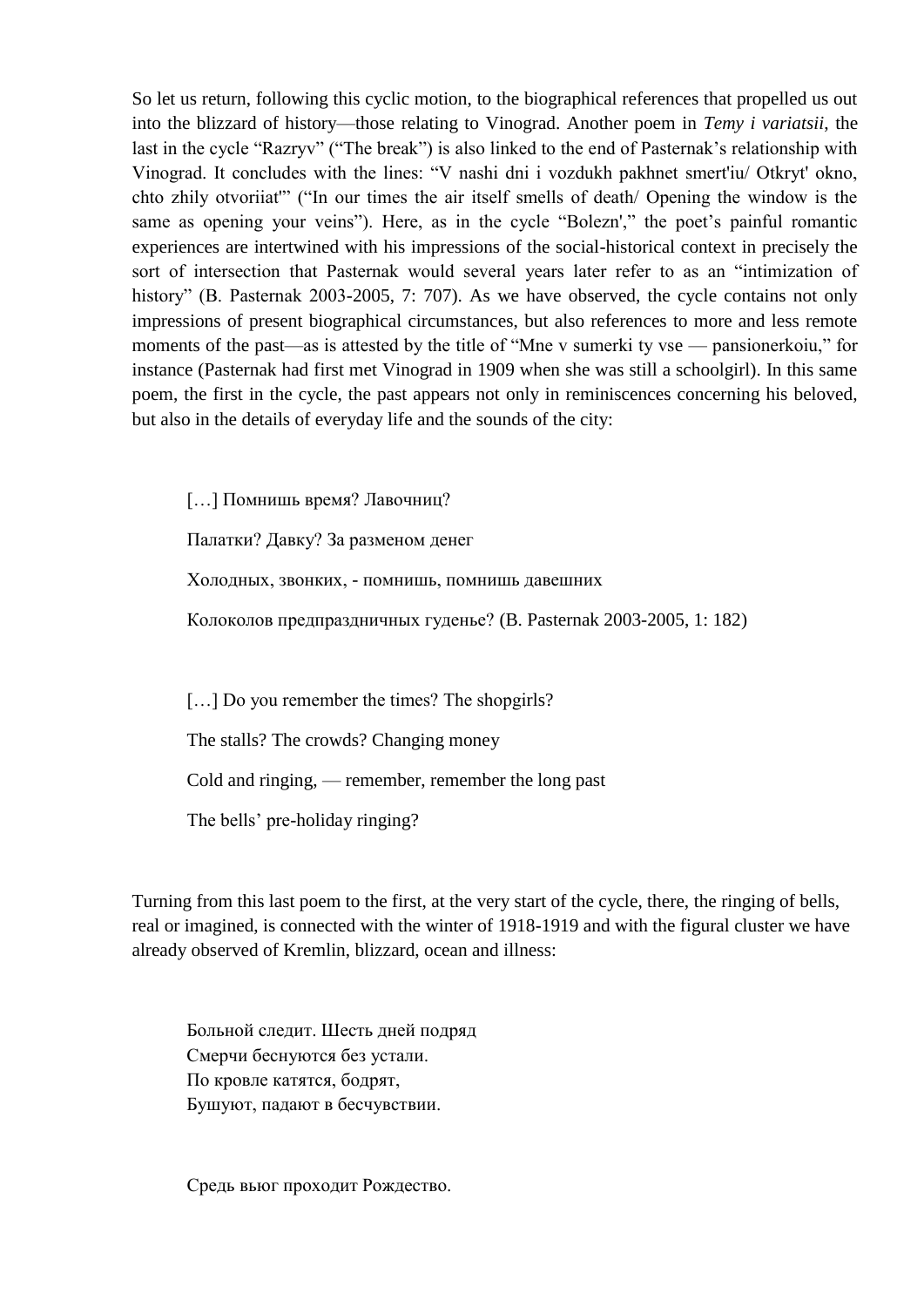Он видит сон: пришли и подняли. Он вскакивает: «Не его ль?» Был зов. Был звон. Не новогодний ли?

Вдали, в Кремле гудит Иван Плывет, ныряет, зарывается. Он спит. Пурга, как океан В величьи, — тихой называется. (B. Pasternak 2003-2005, 1: 176-77)

The sick man watches. For six days straight

Whirlwinds rampage without tiring.

They roll across the roof, invigorate,

Rage, and fall in torpor.

Christmas passes in blizzards.

He has a dream: they've come and lifted him up.

He leaps up: "Is it him?"

There was a call. There was ringing. Was it New Year's?

In the distance, in the Kremlin, Ivan resounds

It sails, and dives and plunges.

He sleeps. The blizzard, like an ocean

In scale, may be called pacific.

This initial poem of "Bolezn'" establishes its temporal scene as the end of the year 1918 and the start of 1919—the weeks of Christmas and New Years. Let us recall that, as a result of the Bolshevik introduction of the new civil calendar, these holidays passed for the first time in a new order, with the celebration of Christmas coming before New Years, on December 25 for western churches, and afterwards, on January 7, for Orthodox churches.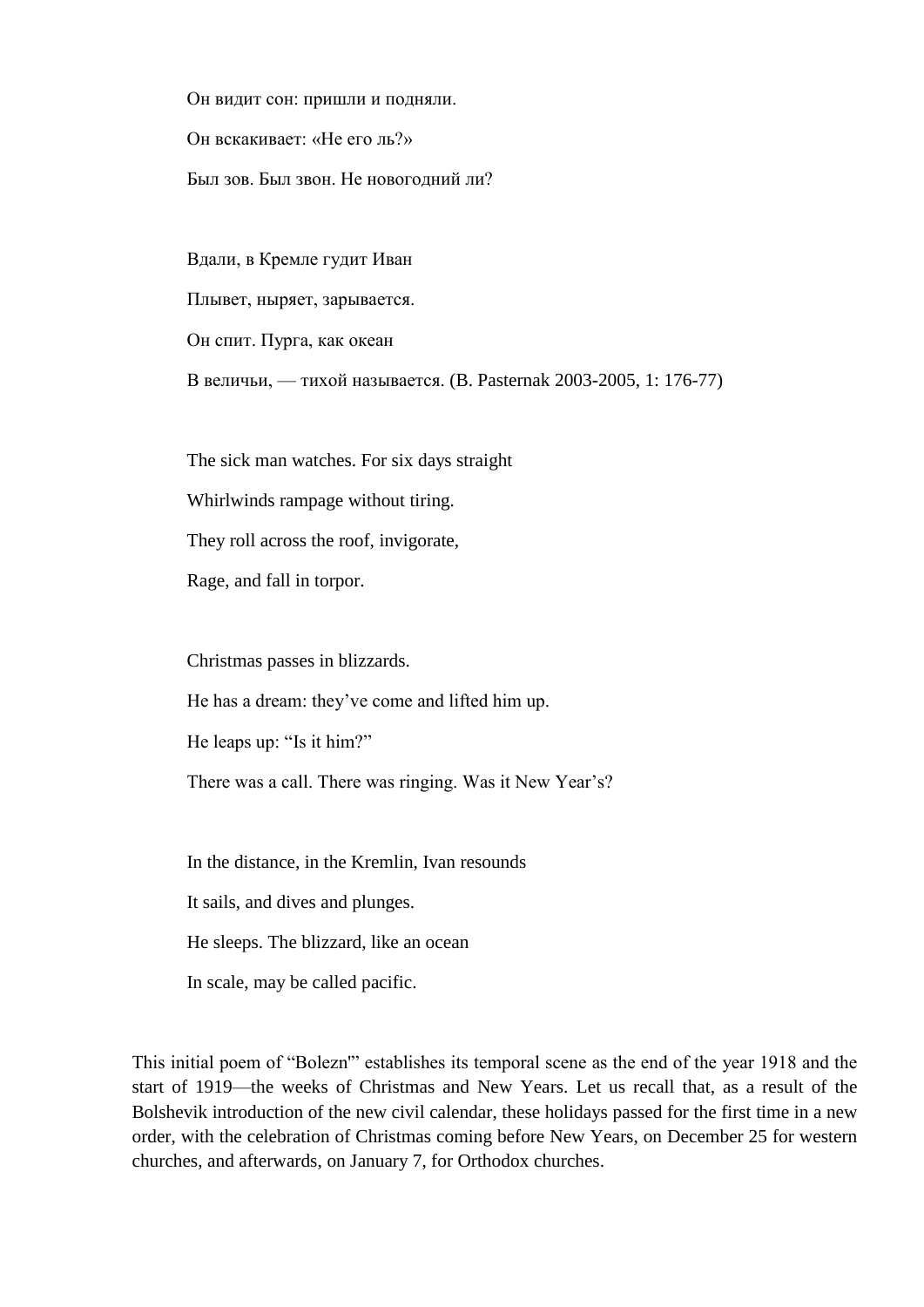The possibility suggested here of somehow "missing" Christmas, as well as the sick sufferer's dream of a mysterious night time visitor, suggests an additional key to decipherment of "Mozhet stat'sia tak, mozhet inache…," for in this context the "Dukh" sitting in the armchair evokes the ghost of Jacob Marley, or perhaps of the spirits of Christmas past, present and future, who visit Ebenezer Scrooge in Charles Dickens' *A Christmas Carol*. The ghost of Marley appears to Scrooge, we note, not sitting in an armchair himself, but when the latter is sitting in his own armchair. Pasternak refers to Dickens' work in other early works as well (Sergei, 98), and it is openly named in the first stanza of the sixth poem of the cycle, "Ianvar' 1919 goda":

Тот год! Как часто у окна

Нашептывал мне, старый: «Выкинься».

А этот, новый, все прогнал

Рождественскою сказкой Диккенса. (B. Pasternak 2003-2005, 1: 181)

That year! How often at the window

The old one whispered to me: "Jump."

And this one, the new one, chased it all off

With the Christmas tale of Dickens'.

In this connection, we may note as well that in Dickens' novel Scrooge's business is repeatedly referred to repeatedly as a "counting-house"—a detail that may underpin the images of changing "cold, ringing" money in the pre-holiday season of commerce and gifts in the stanzas from "Mne v sumerki ty vse — pansionerkoiu" cited above. Pasternak's evocation of Dickens with the "Dukh" and the personifications of the Old and New Years in the stanza cited here inscribes the biographical scene of "Bolezn'" into an additional construction of temporality, in addition to the biographical and political-historical that we have already noted—that of timeless moral imperatives reiterated in cyclic patterns of human life and death, patterns which reecho the divine promise of spiritual salvation and rebirth encoded in the Christmas story. Yet we cannot but recall that Pasternak's "Christmas tale," unlike Dickens', is a tale of revolution, too: the ringing of coins in "Mne v sumerki ty vse — pansionerkoiu," linked to the ringing bells in the Kremlin, ties Dickens's parable about the evils of capitalist greed to the anti-capitalist revolution of Pasternak's present, tying personal experience and Christian salvation to Marxist horizons of historical thought as they appeared in the social cataclysms of the twentieth century. Here, then, is Pasternak's version of the intersections of Christian and revolutionary eschatology, emerging out of the chaos of the blizzard, just as in Blok's "Dvenadtsat'." Yet in distinction from Blok's vision of the transformation, volens nolens, of the forward drive of revolution—"Vpered, vpered, vpered/ Rabochii narod!"— into the way of Christ, Pasternak's revolutionary blizzard follows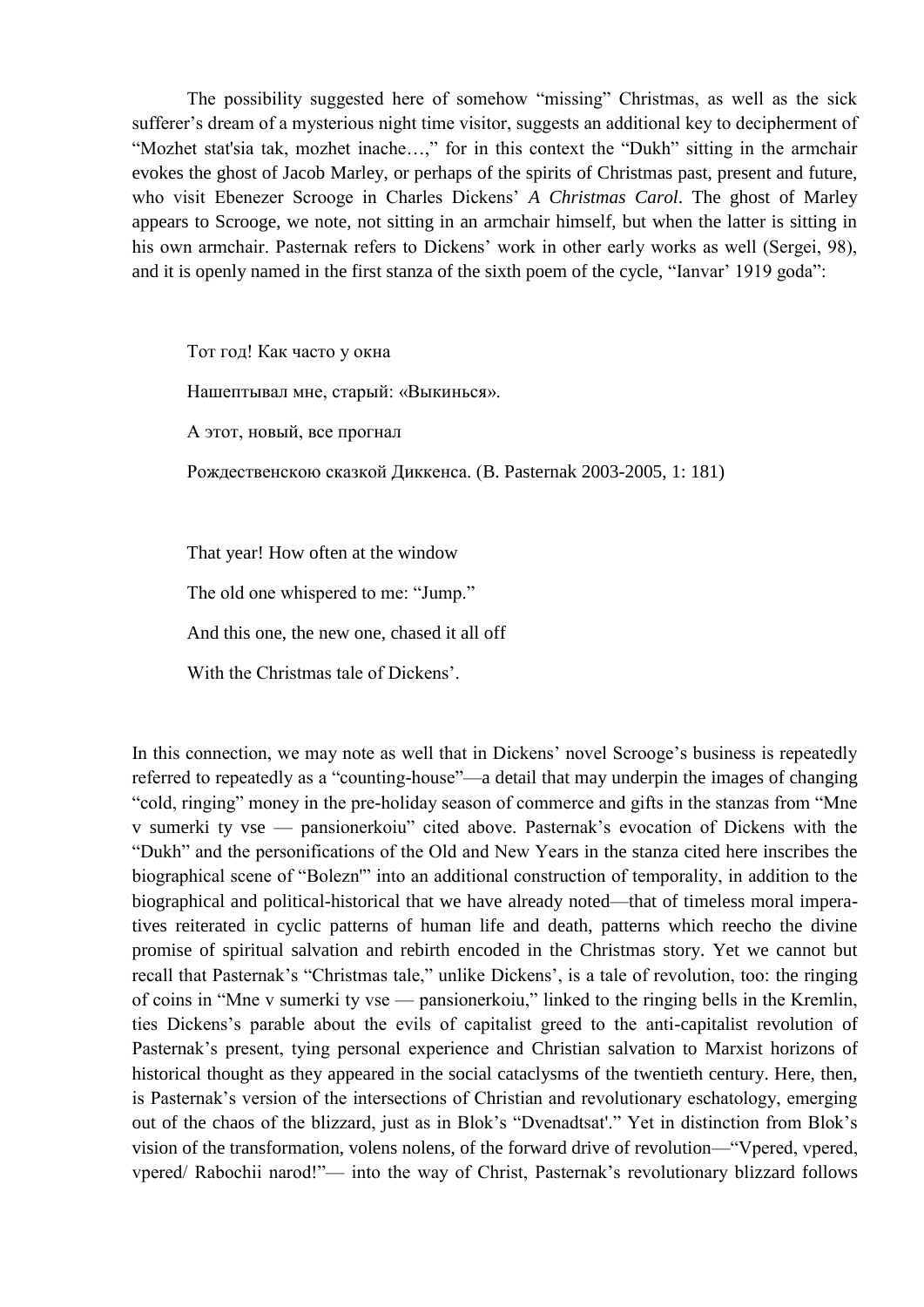the cyclic and circular path of the whirlwind, that brings us chaotically into a present, charged with a palimpsest of reminiscences and anticipations.

The whirlwind of reminiscences and anticipations propels us into a new trajectory into the intersections of the biographical and the political referenced in "Mozhet stat'sia tak, mozhet inache…," that like Pasternak's evocations of his intimate biography refer to the more and less distant pasts of political experience, as well as to its cyclic returns in the future. Consider stanzas four and five of the poem, that describe a winter night of glimmering stars and a landscape of "eli" and "pikhty" that has melted like wax. These may well be linked with Pasternak's recollection, many years later, of his impressions "skvoz' son'" ("in sleep") of a journey by horse-drawn transportation from Tikhie gory on the Kama River, where the poet had been working in the office of a chemical factory, to Moscow at the very start of the events of the revolutionary year, in March, 1917. Pasternak's mysterious depiction in his 1956 sketch "Liudi i polozheniia" ("People and situations") of a winter night-time journey, undoubtedly connected in many and various ways with experience of the eve of a novel era in Russian history, includes nearly the same group of images as the central stanzas of "Mozhet stat'sia tak, mozhet inache…": the twinkling of stars, branches of fir trees weighted down with snow, a gleaming, snowy landscape and a burning candle:

When we heard at the factory in March, 1917 about the outbreak of revolution in Petersburg, I departed for Moscow… From Tikhie gory we drove in a wagon, a covered cart on runners, all evening, through the night, and part of the following day. Wrapped in three *aziam* caftans and sinking into the hay, I rolled back and forth in a heavy bundle on the bed of the sleigh, deprived of any ability to move. I dozed, nodding my head, dropping off and waking, closing and opening my eyes. I saw a forest road and the stars of a frozen night. High snowdrifts were piled like mountains across the narrow trail. Frequently, the roof of the cart ran up against the branches of overhanging fir trees ["pikhty"], shaking the hoarfrost from them and dragging with a crunch beneath them pulling them along. The whiteness of the snowy coverlet reflected the glimmering of stars ["belizna snezhnoi peleny otrazhala mertsanie zvezd"] and illuminated the path. The gleaming snowy mantle menaced us from the depths, the interior of the woods, like a candle placed in the middle of the forest. Three horses, harnessed in a single file, one after the other, rushed the sledge along. Now one, then the other would pull to the side, getting out of line. The driver had to straighten them out every minute and, when the cart would tilt to the side, leaped off of it, ran alongside and supported it with his shoulder to keep it from falling over. […]

The camp of the drivers in the forest, just like one from folk tales of robbers. A little fire in the hut. A samovar hisses and a clock ticks. While the driver takes off his coat, warms up after the frost, and quietly talks with the camp-mistress, in the hushed tones of night out of respect for those sleeping behind the partition, another wipes his mouth, buttons up his heavy coat and goes out into the frost to harness a new troika.

Then once again: driving at full speed, the whistle of the runners, dozing and sleep (B. Pasternak 2003-2005, 3: 328-29).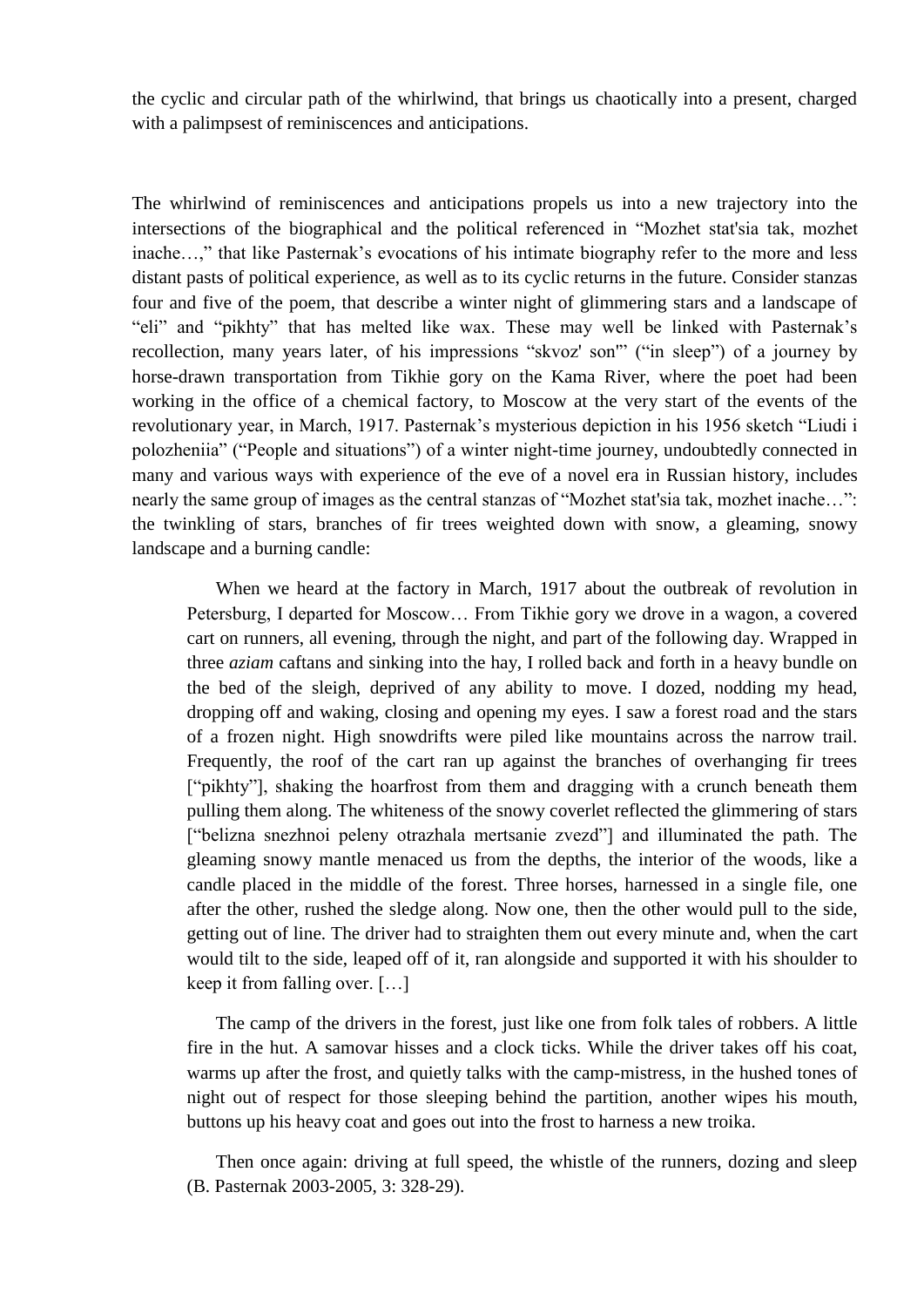Here, in Pasternak' reminiscences four decades after the events described, we find a similar mysterious locale, the atmosphere of which is created not only by the snowy landscape but also by the driver and the "tales of robbers." Тhis, in turn, evokes once again Grinev's encounter with the mysterious guide, the future Pugachev himself, on the eve of the eighteenth-century rebellion that is remembered with his name in Pushkin's *Kapitanskaia dochka*, as discussed above.

Let us note, too, that approximately the same landscape, also colored by Pushkinian associations, yet now in connection with the Russian Civil War, is described in *Doktor Zhivago*:

There was something inaccessible, unexpressed about the locale. It exuded the atmosphere of the Pugachev Rebellion as refracted through Pushkin, or of the Asiatic in Aksakov's descriptions.

The area's secretive air was complemented by the ruination and diffidence of the few remaining inhabitants, who lived fearfully, avoided any new arrivals from the train and did not communicate with one another out of fear of informers (B. Pasternak 2003-2005, 4: 258).

Whether this complex of images, reminiscences of revolution and references to classic Russian literature is filtered, in 1956, through Pasternak's earlier ruminations on these experiences in the cycle "Bolezn'," or whether we should see this as a representation of the author's longstanding sense of his core perceptions relating to the revolutionary year, as expressed in all of these texts, is impossible to answer. Yet in reading to "Bolezn'," we must recognize how, for us, this text persists in maintaining its position in time as a nodal point in which multiple threads of pasts and futures intersect in non-linear fashion. This deployment of the lyric mode grabs hold of history not as a representation of a "chapter" in the narrative, a slice out of the unidirectional flow of time, but as a window into a moment of temporal openness, witness to the chaotic interplay of multiple pasts and futures.

#### 4. Conclusion. Revolution and Temporality

The blizzard not only connects, but disrupts, and so it is with Pasternak's perceptions of revolutionary transformation and temporality. Among the most marked and enigmatic features of the landscape, as noted above, is the theme of disturbed communication between mysterious speakers linked with life on earth and life "above," between the "mute [...] needles' and boughs' glance" ("Budto nem on, vzgliad etikh igl i vetvei") and the deaf "other, in the heights" ("A drugoi, v vysotakh, — tugoukh"), while the "road's sparkle in the thunder" ("sverkan'e puti na raskatakh") appears to reply to "someone's call for response" ("vzyvan'e ch'ego au"). The deafness of the "other" in the heights and the lack of response recalls Pasternak's line in his 1917 poem "Opredelenie poezii" ("Definition of Poetry"), "vselennaia mesto glukhoe" ("the universe is a soundless place"). In combination with the image of speaking and hearing stars, these lines in "Mozhet stat'sia tak, mozhet inache…" evoke an analogous set of images from the conclusion of Mayakovskii's 1914 "Oblako v shtanakh" ("A Cloud in Trousers"):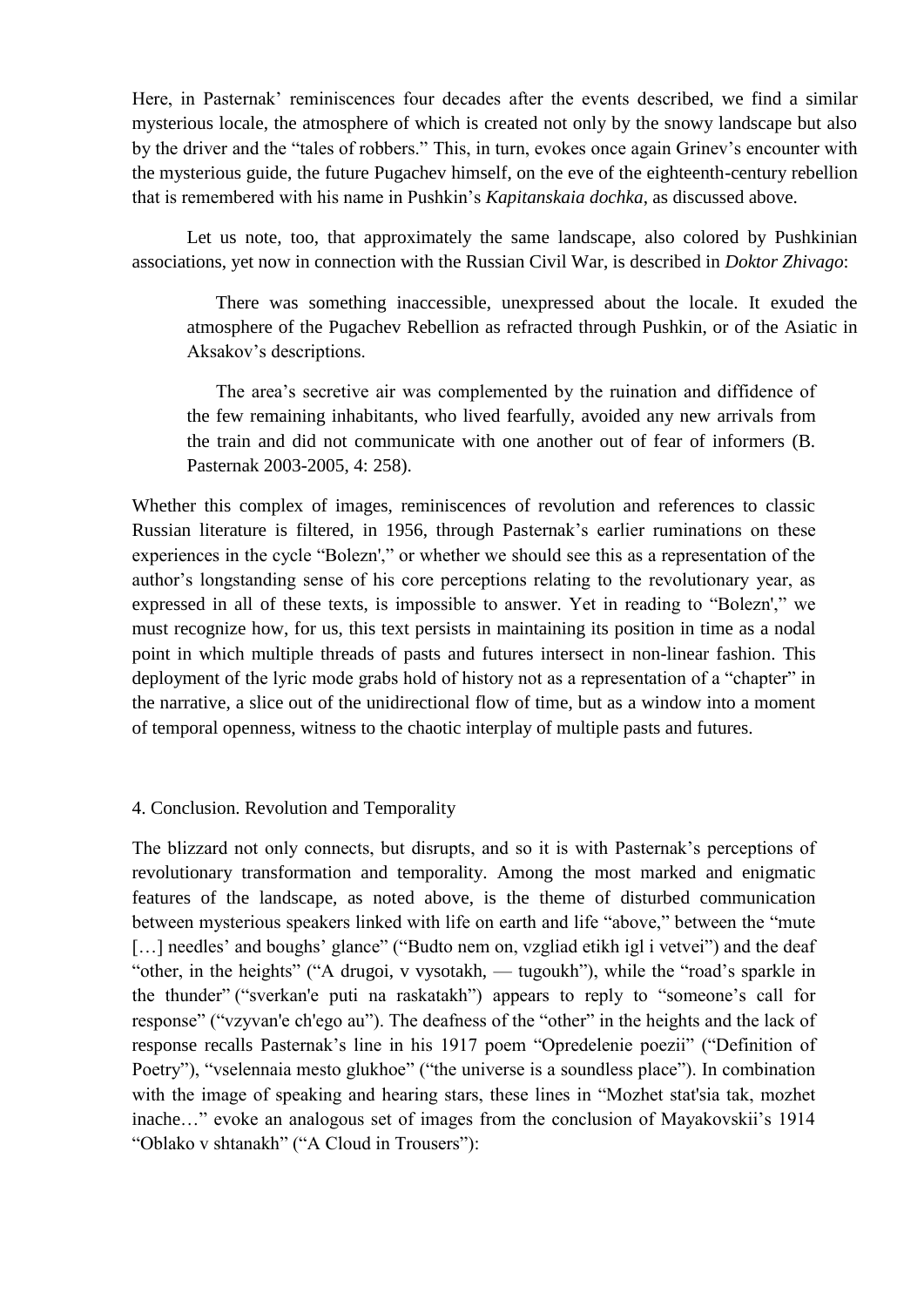Я иду

Глухо

Вселенная спит положив на лапу

С клещами звезд

Огромное ухо. (Maiakovskii, 1: 108)

I'm coming Soundless The universe sleeps, setting down on a paw A star-infested

Enormous ear.

Both Pasternak's and Mayakovskii's lines represent variations on Lermontov's canonical 1841 poem "Vykhozhu odin ia na dorogu," ("I go out alone on the road"):

Выхожу один я на дорогу;

Сквозь туман кремнистый путь блестит.

Ночь тиха. Пустыня внемлет богу

И звезда с звездою говорит.

В небесах торжественно и чудно!

Спит земля в сиянье голубом...

Что же мне так больно и так трудно?

Жду ль чего? Жалею ли о чем? (Lermontov, 2: 83)

I go out alone on the road;

Through the fog the stony road glimmers.

The night is quiet. The desert watches God.

And one star speaks with another.

The heavens are awesome and miraculous!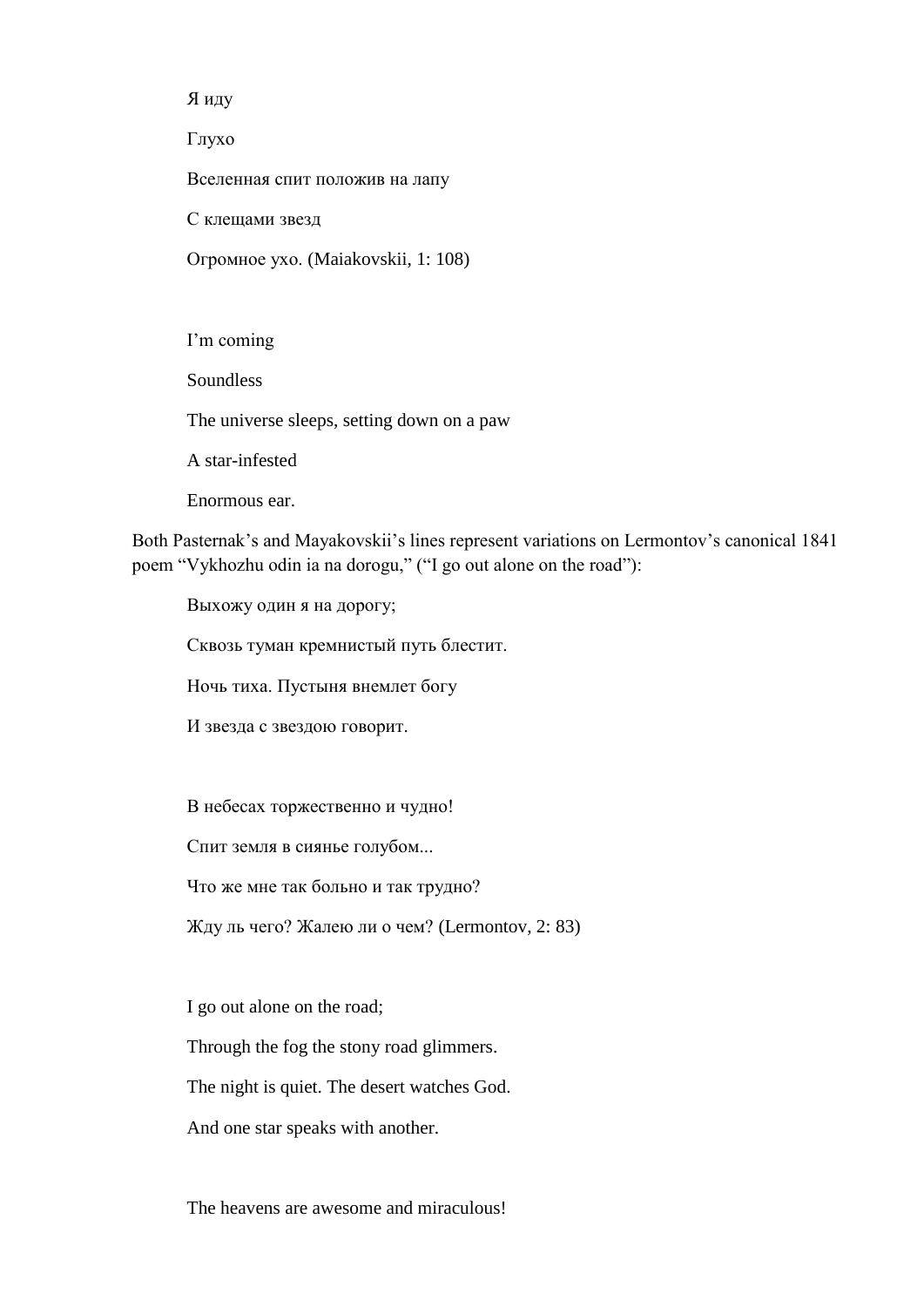The earth sleeps in a bright blue glow...

Yet why is it all so painful and hard for me?

What am I waiting for? What am I mourning?

Likely, the first line of the fourth stanza of "Mozhet stat'sia tak, mozhet inache…" is an allusion to Lermontov's poem, as are the series of subsequent images relating to communications involving stars and the reflections and glimmering of starlight on the snowy ground. Pasternak's images draw on Lermontov's conception of the poet, isolated from a meaningful and spiritually charged universe, and project them into a landscape that is suffused with significance—yet significances that cannot quite bring the earthly and the heavenly together (Platt 1999, 18-19).

Pasternak's redaction of Lermontov's Romantic motif of abandonment by an uncaring universe, one may propose, may also be connected with Pasternak's conception of Russia itself as abandoned by God in the revolutionary year—a conception that surfaces in a separate poem by Pasternak of 1918, which was never published and preserved only by an accident of fate:

Боже, Ты создал быстрой касатку,

Жжется зарей, щебечет, летит,

Низясь, Зачем Ты вдунул десятку

Приговоренных Свой аппетит?

Чем утолю? Как заставлю зардеться

Утром ужасным, когда – Ничто

Идол и доля красногвардейца

В это ужасное утро – То?

Стал забываться за красным желтый

Твой луговой, вдохновенный рассвет.

Боже, на чьи небеса ушел Ты

Здесь над русскими, Здесь Тебя нет. (B. Pasternak 2003-2005, 2: 225).

God, You created the swift swallow;

It burns in the sun, twitters, flies,

Diving low; Why did you inspire ten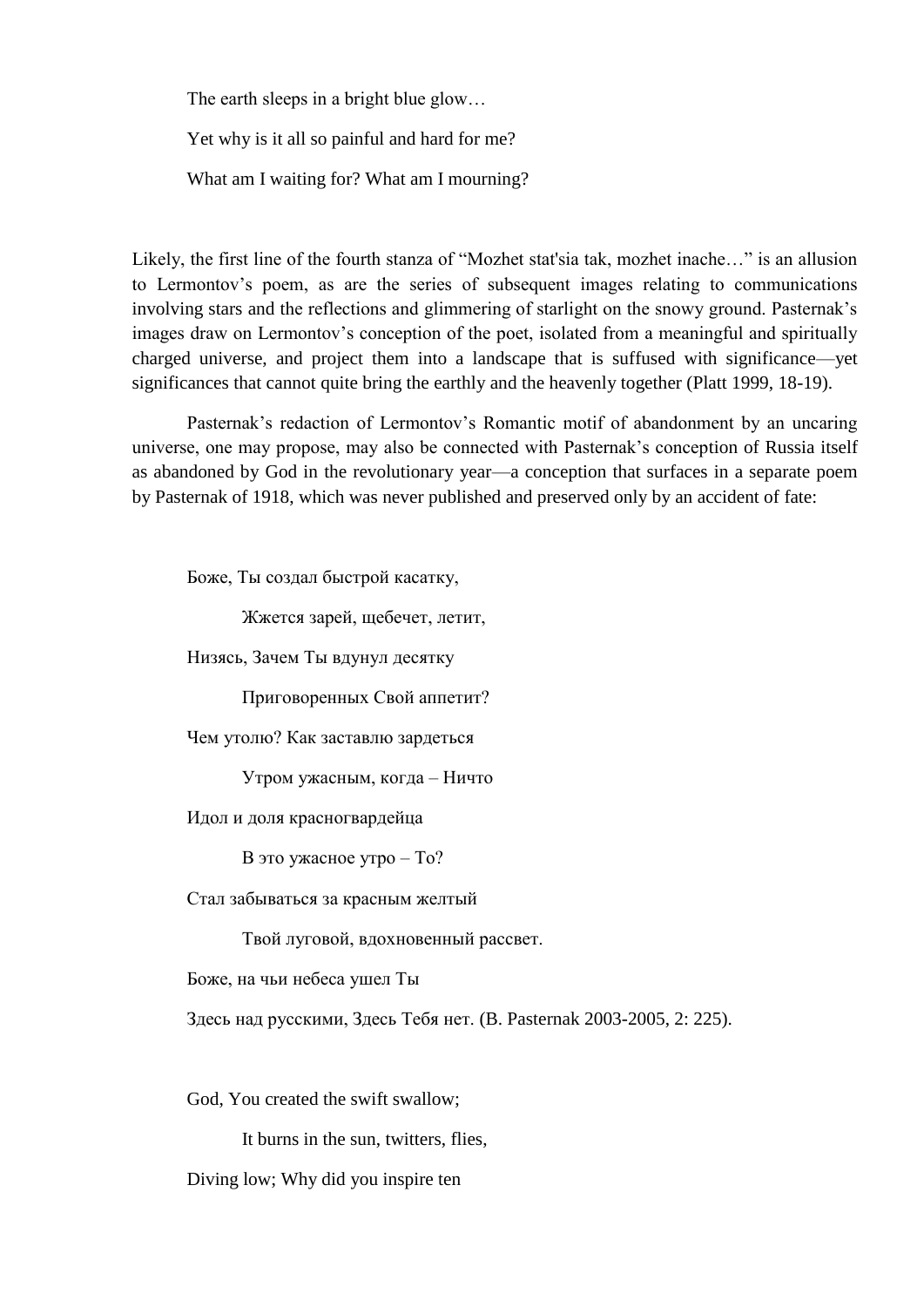Condemned men with Your own appetite?

How can I slake it? How can I force

A blush on a horrible morning, when—as nothing

Are the idol and the lot of a Red Army Man

On this horrible morning—and so?

Oblivion is overtaking, beyond the red, your yellow

Meadowlark, inspired dawn.

God, to whose heavens have you departed

Here above the Russians, here You are absent.

Here, Pasternak's intuitions of humanity, orphaned in revolutionary cataclysm, finds a maximal expression.

Yet "Mozhet stat'sia tak, mozhet inache…" also refracts the Romantic tradition in a more hopeful key. The unique relationship of the poet, of the artist, to the course of events is emphasized in its second line, "No v neschastnyi nekii chas" (But in a certain unfortunate hour"), which alludes to yet another canonical poem of the Romantic tradition, Fedor Tiutchev's 1989 lyric "Videnie" ("Vision"):

Есть некий час, в ночи, всемирного молчанья, И в оный час явлений и чудес Живая колесница мирозданья Открыто катится в святилище небес. (Tiutchev 79)

There is a certain hour, at night, of silence the world over, And in that hour of epiphanies and miracles The living chariot of the universe Openly rides across the sacred heavens.

As for Tiutchev, so too for Pasternak, the poet or artist has the ability to see that which is hidden from others. Pasternak's poem enacts this transcendent insight, and while he describes the visionary hour as "neschastnyi" ("unfortunate"), it nevertheless reverbates with Tiutchev's spiritual uplift.

In this connection, the figure of the purring "Dukh" "v shube, v kreslakh" of the second stanza, that we have linked above with the transformed vision of the sickbed and the visitations of Marley and Christmas spirits to Dickens' Ebenezer Scrooge, evokes Tiutchev's poem as well. Yet we might speculate that this image refers to a whole series of mutually interlinked "visionary scenes" in the works of previous poets and authors. Perhaps the earliest of these is Derzhavin's 1782 or 1783 "Videnie murzy" ("Vision of the Mirza") which might be signaled here by the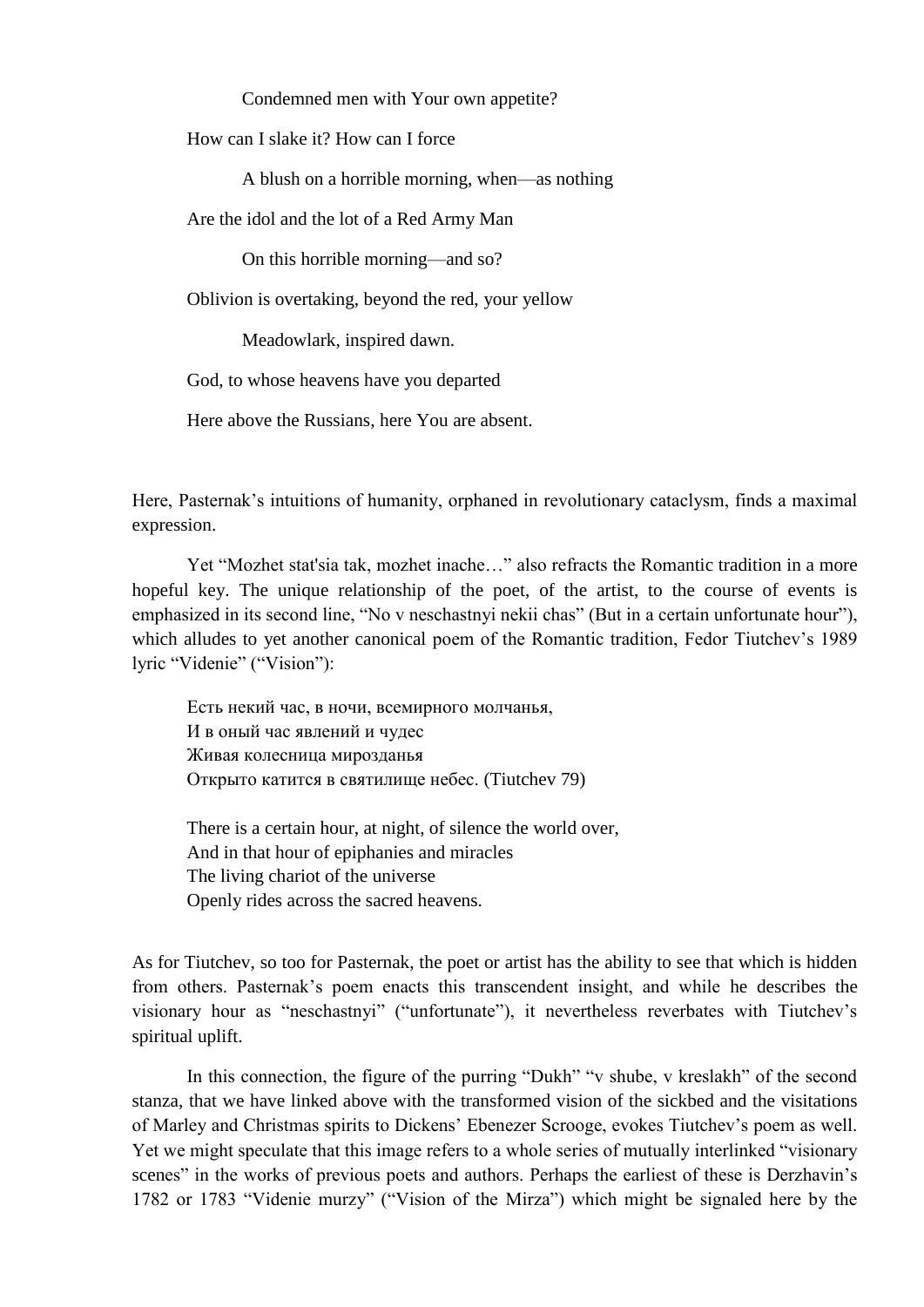"parquet" (Derzhavin's poem begins with an image of moonlight reflections on a lacquered floor) as well as by Derzhavin's self-portrait in his poem "Tonchiiu" ("To Tonchi") "skutannyi shuboi" ("wrapped in a fur coat") and "v zhestokii mraz s ognem dushi" ("in cruel misery and with flame in the soul"), where just as is the case with Tiutchev, the poet, chosen by the muses, occupies a special place in the cosmos: "filosofiia i muzy – oni nas slavnymi tvoriat" ("philosophy and the muses—they bring us glory").

The topos of the mystical figure appearing in nighttime vision may return us once more to the revolutionary appearance of the guide Pugachev out of Pushkin's blizzard. Yet there are other resonances of the "Dukh" in the armchair with Pushkin's works. "Noch' tikha" ("The night is quiet") evokes not only Lermontov's poem, but also, in the context of the Christmas and New Year themes of Pasternak's poem, the well-known Christmas hymn "Stille Nacht, heilige Nacht," written in 1818 by Franz Xaver Gruber with lyrics by Joseph Mohr. Let us note, however, that until 1855 there was considerable confusion concerning the authorship of the hymn—in particular, some attributed the poem to Johann Michael Haydn, the younger brother of Joseph Haydn, whose *Requiem* was thought to have exerted a considerable influence on Mozart's *Requiem*. In light of these debates concerning the authorship of "Stille Nacht, heilige Nacht," one may propose a peculiar refraction of the many intertexts and images assembled above, evoking in sum the mysterious figure who orders Mozart's requiem in Pushkin's *Mozart and Salieri*—yet another spirit, like Marley or Pugachev.

Yet Christmas and New Years, revolution and transformation—neither these elements of Pasternak's vision, nor "Bolezn'" as a whole may be reduced to dark premonitions of death. The poem is populated with images evocative of the creative potential of art in the world, itself figured as creation, familiar from the works of the Symbolists. Pasternak's oxymoronic "Ekho drugoi tishiny" ("echo of another silence") evokes Briusov's "zvonko-zvuchnaia tishina" ("roundly-resounding silence") in his 1895 programmatic poem "Tvorchestvo" ("Creation"), while the "bezum'e" ("madness") that afflicts Pasternak's poetic consciousness is potential not only an affliction, but also a state of creative uplift, as in Blok's 1914 poem "O ia khochu bezumno zhit'" ("Oh, I want to live madly"). And the revolution itself is linked to creativity, as well. A few years after the publication of "Bolezn'," in the long poem of 1926 "Deviatsot piatyi god" ("The Year 1905"), Pasternak will compare the Revolution to an "artist, unhappy with himself" ("nedovol'nyi soboi khudozhnik"). Winter and the winter holidays are times both of ending and of rebirth, and as with Yuletide fortune-telling, one looks forward to optimistic and hopeful turns of fate. As Pasternak explains in the last lines of "Ianvar' 1919 goda," "Na svete net toski takoi/ Kotoryi sneg by ne vylechival" ("There is no anguish on Earth/ That snow could not cure"). And in that same poem, we recall the positive outcome of Pasternak's overt deployment of the *Christmas Carol*, in which the New Year "chased off" the morbidity of the old with Dickens' work.

Both the sick speaker and the surrounding world are fated to recover, it seems. This dual perception of this complex historical moment reflects Pasternak's "ambivalent" reception of the revolution, which has been described many times by Lazar Fleishman (Fleishman, 336-68). All of which leads us back towards the poem's penultimate lines, following blizzard, visions and delirium, in which "Vikhr' dogadok rodit v biografe/ Etot mertvyi, kak mel, motiv" ("A whirlwind of riddles is born in the biographer/ By this dead as chalk motif"). We, Pasternak's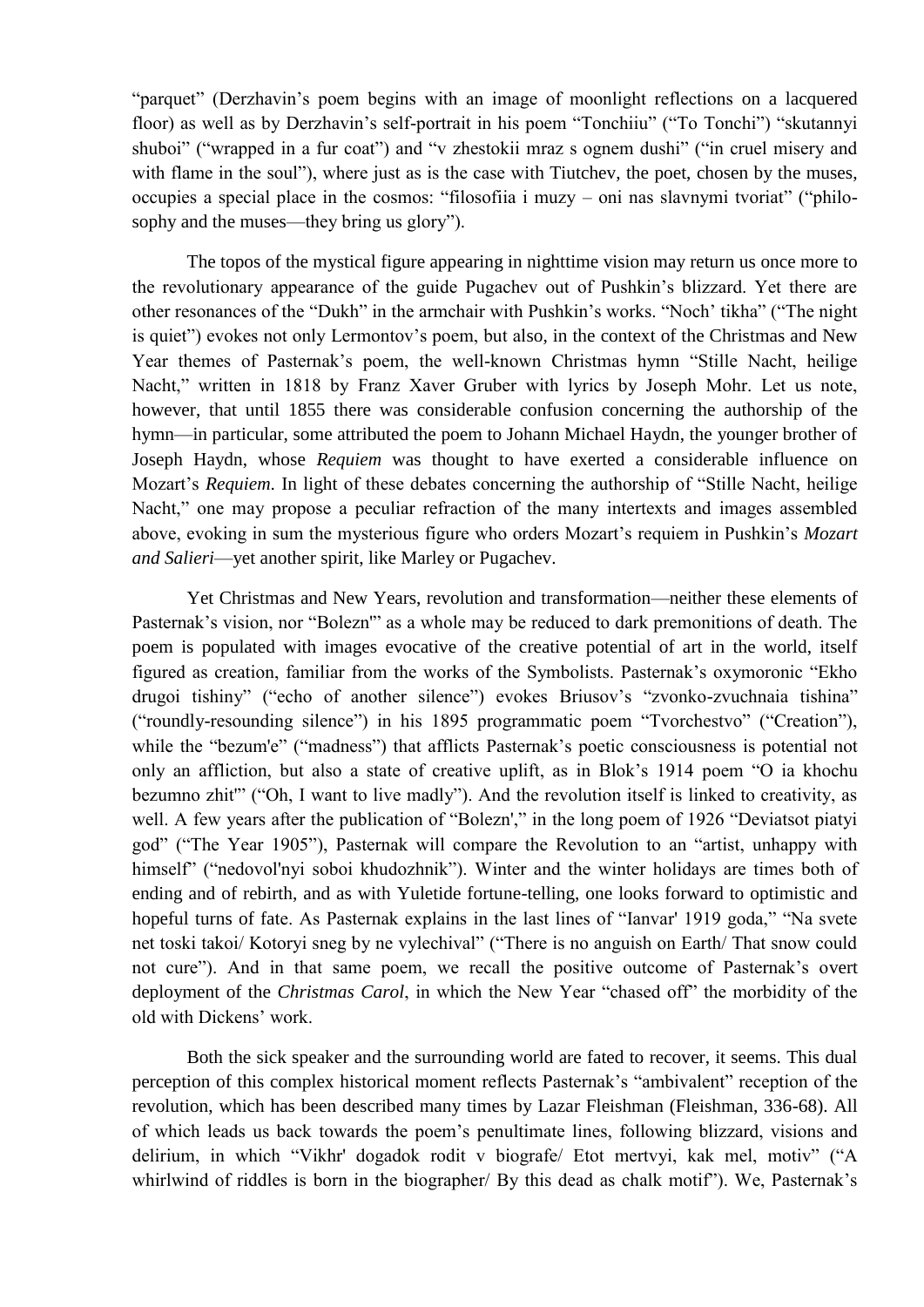biographers, face the task of locating the poet in the flow of history and cosmos, alone at a time of holiday transformation, in the face of death and the whirlwind of revolution.

And so we may conclude that the poem «Может статься – может иначе…», as well as the cycle "The Illness" [«Болезнь»] and to some degree the entire collection was one of Pasternak's most important steps towards the lyric representation of historical and political reality something like an experiment in the creation of a "lyric epic." The next steps in this creative path were the long poems "High Illness" [«Высокая болезнь»], "The Year 1905" [«Девятьсот пятый год»], "Spektorsky" [«Спекторский»], and eventually, *Doctor Zhivago* [*Доктор Живаго*].

# **Works Cited:**

Buck-Morss, *Dreamworld and Catastrophe: The Passing of Mass Utopia in East and West* (Cambridge, MA.: The MIT Press, 2002).

Culler, Jonathan. *Theory of the Lyric*. Cambridge, MA: Harvard University Press, 2015.

Fleishman, L. S. *Ot Pushkina k Pasternaku*. Moscow: Novoe literaturnoe obozrenie, 2006.

Jensen, Peter Alberg. "Boris Pasternak's 'Opredelenije poezii'." *Text and Context: Essays to Honor Nils Ake Nilson*. Stockholm: Almquist & Wiksell International, 1987. 96-110

Ivanov, V. V. Pasternak: *Vospominaniia. Issledovaniia. Stat'i*. Moscow: Azbukovnik, 2015.

Lermontov, M.Ju. *Polnoe sobranie stikhotvorenii v dvukh tomakh.* Ed. E. Najdich. Leningrad: Sovetskii pisatel', 1989.

Maiakovskii, V. V. *Sobranie stikhotvorenii v dvukh tomakh*. Ed. V. Katanian. Moscow: Sovetskii pisatel', 1950.

Pasternak, Boris L. *Polnoe sobranie sochinenii s prilozheniiami*. 11 vols. Moscow: Slovo, 2003- 2005.

Pasternak, Evgenii B. *Boris Pasternak: Biografiia*. Moscow: Citadel, 1997.

Pasternak, Evgenii B. *Boris Pasternak: Materialy dlia biografii*. Moscow: Sovetskii pisatel', 1989.

Platt, Kevin M. F. "Pasternak's Poetics of Obscurity: 'It could happen like that, or otherwise...'" *Studies in Modern Russian and Polish Culture and Bibiliography: Essays in Honor of Wocjiech Zalewski*. Stanford Slavic Studies 20. Ed. Lazar Fleishman. Stanford, CA: Berkeley Slavic Specialties, 1999. 9-27.

Sergei, T. [Sergay, Timothy]. "Stikhovoe 'dikkensianstvo' u rannego Pasternaka." "Liubov' prostranstva…": Poetika mesta v tvorchestve Borisa Pasternaka. Ed. V.V. Abasheev. Moscow: Iazyki slavianskoi kul'tury, 2008. 95-104.